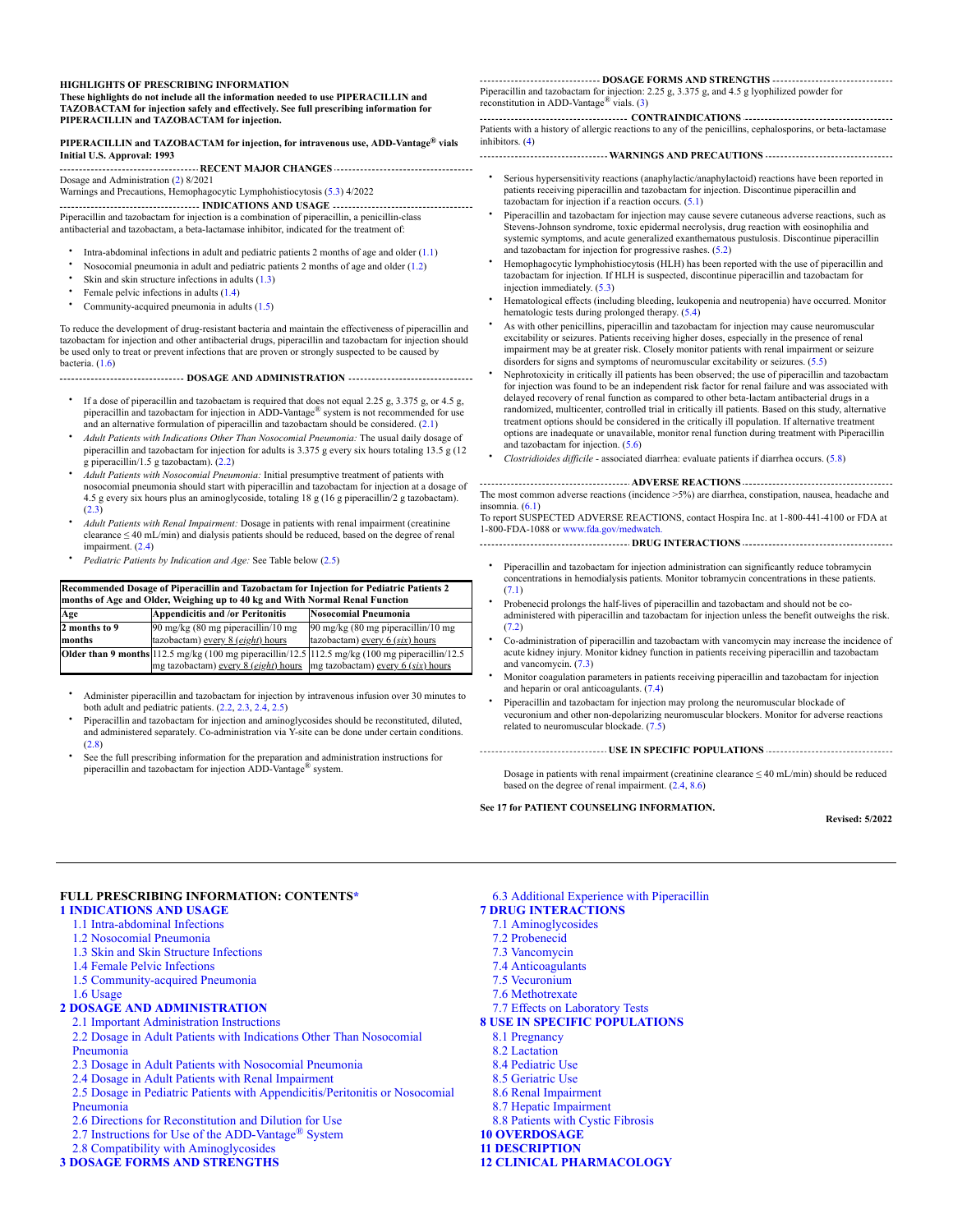# **[4 CONTRAINDICATIONS](#page-4-2)**

# **[5 WARNINGS AND PRECAUTIONS](#page-4-8)**

- [5.1 Hypersensitivity Adverse Reactions](#page-4-3)
- [5.2 Severe Cutaneous Adverse Reactions](#page-4-4)
- [5.3 Hemophagocytic Lymphohistiocytosis](#page-4-0)
- [5.4 Hematologic Adverse Reactions](#page-4-5)
- [5.5 Central Nervous System Adverse Reactions](#page-4-6)
- [5.6 Nephrotoxicity in Critically ill Patients](#page-4-7)
- [5.7 Electrolyte Effects](#page-5-2)
- 5.8 *[Clostridioides difficile -](#page-5-1)* Associated Diarrhea
- [5.9 Development of Drug-Resistant Bacteria](#page-5-3)

# **[6 ADVERSE REACTIONS](#page-5-4)**

- [6.1 Clinical Trials Experience](#page-5-5)
- [6.2 Post-Marketing Experience](#page-7-4)

#### **FULL PRESCRIBING INFORMATION**

### <span id="page-1-3"></span>**1 INDICATIONS AND USAGE**

#### <span id="page-1-4"></span>**1.1 Intra-abdominal Infections**

Piperacillin and tazobactam for injection is indicated in adults and pediatric patients (2 months of age and older) for the treatment of appendicitis (complicated by rupture or abscess) and peritonitis caused by beta-lactamase producing isolates of *Escherichia coli* or the following members of the *Bacteroides fragilis* group: *B. fragilis, B. ovatus, B. thetaiotaomicron*, or *B. vulgatus*.

### <span id="page-1-5"></span>**1.2 Nosocomial Pneumonia**

Piperacillin and tazobactam for injection is indicated in adults and pediatric patients (2 months of age and older) for the treatment of nosocomial pneumonia (moderate to severe) caused by beta-lactamase producing isolates of *Staphylococcus aureus* and by piperacillin/tazobactam-susceptible *Acinetobacter baumannii, Haemophilus influenzae, Klebsiella pneumoniae,* and *Pseudomonas aeruginosa* (Nosocomial pneumonia caused by *P. aeruginosa* should be treated in combination with an aminoglycoside) [*see Dosage and Administration ([2](#page-1-0))*].

#### <span id="page-1-6"></span>**1.3 Skin and Skin Structure Infections**

Piperacillin and tazobactam for injection is indicated in adults for the treatment of uncomplicated and complicated skin and skin structure infections, including cellulitis, cutaneous abscesses and ischemic/diabetic foot infections caused by beta-lactamase producing isolates of *Staphylococcus aureus*.

#### <span id="page-1-7"></span>**1.4 Female Pelvic Infections**

Piperacillin and tazobactam for injection is indicated in adults for the treatment of postpartum endometritis or pelvic inflammatory disease caused by beta-lactamase producing isolates of *Escherichia coli*.

### <span id="page-1-8"></span>**1.5 Community-acquired Pneumonia**

Piperacillin and tazobactam for injection is indicated in adults for the treatment of community-acquired pneumonia (moderate severity only) caused by beta-lactamase producing isolates of *Haemophilus influenzae*.

#### <span id="page-1-1"></span>**1.6 Usage**

To reduce the development of drug-resistant bacteria and maintain the effectiveness of piperacillin and tazobactam for injection and other antibacterial drugs, piperacillin and tazobactam for injection should be used only to treat or prevent infections that are proven or strongly suspected to be caused by bacteria. When culture and susceptibility information are available, they should be considered in selecting or modifying antibacterial therapy. In the absence of such data, local epidemiology and susceptibility patterns may contribute to the empiric selection of therapy.

## <span id="page-1-0"></span>**2 DOSAGE AND ADMINISTRATION**

#### <span id="page-1-9"></span>**2.1 Important Administration Instructions**

If a dose of piperacillin and tazobactam is required that does not equal 2.25 g, 3.375 g, or 4.5 g, piperacillin and tazobactam for injection in ADD-Vantage® system is not recommended for use and an alternative formulation of piperacillin and tazobactam should be considered.

#### <span id="page-1-10"></span>**2.2 Dosage in Adult Patients with Indications Other Than Nosocomial Pneumonia**

The usual total daily dosage of piperacillin and tazobactam for injection for adult patients with indications other than nosocomial pneumonia is 3.375 g every six hours [totaling 13.5 g (12 g piperacillin/1.5 g tazobactam)], to be administered by intravenous infusion over 30 minutes. The usual duration of piperacillin and tazobactam for injection treatment is from 7 to 10 days.

### <span id="page-1-11"></span>**2.3 Dosage in Adult Patients with Nosocomial Pneumonia**

Initial presumptive treatment of adult patients with nosocomial pneumonia should start with piperacillin and tazobactam for injection at a dosage of 4.5 g every six hours plus an aminoglycoside, [totaling 18 g (16 g piperacillin/2 g tazobactam)], administered by intravenous infusion over 30 minutes. The recommended duration of piperacillin and tazobactam for injection treatment for nosocomial pneumonia is 7 to 14 days. Treatment with the aminoglycoside should be continued in patients from whom *P. aeruginosa* is isolated.

## <span id="page-1-12"></span>**2.4 Dosage in Adult Patients with Renal Impairment**

In adult patients with renal impairment (creatinine clearance ≤ 40 mL/min) and dialysis patients (hemodialysis and CAPD), the intravenous dose of piperacillin and tazobactam for injection should be reduced based on the degree of renal impairment. The recommended daily dosage of piperacillin and tazobactam for injection for patients with renal impairment administered by intravenous infusion over 30 minutes is described in **Table 1**.

### **Table 1: Recommended Dosage of Piperacillin and Tazobactam for Injection in Patients with Normal Renal Function and Renal Impairment (As total grams piperacillin/tazobactam) \***

[12.1 Mechanism of Action](#page-11-1) [12.2 Pharmacodynamics](#page-11-2) [12.3 Pharmacokinetics](#page-11-3) [12.4 Microbiology](#page-12-0) **[13 NONCLINICAL TOXICOLOGY](#page-13-0)** [13.1 Carcinogenesis, Mutagenesis, Impairment of Fertility](#page-13-1) **[15 REFERENCES](#page-13-2) [16 HOW SUPPLIED/STORAGE AND HANDLING](#page-13-3) [17 PATIENT COUNSELING INFORMATION](#page-13-4)**

<span id="page-1-2"></span>[\\*](#page-0-0) Sections or subsections omitted from the full prescribing information are not listed.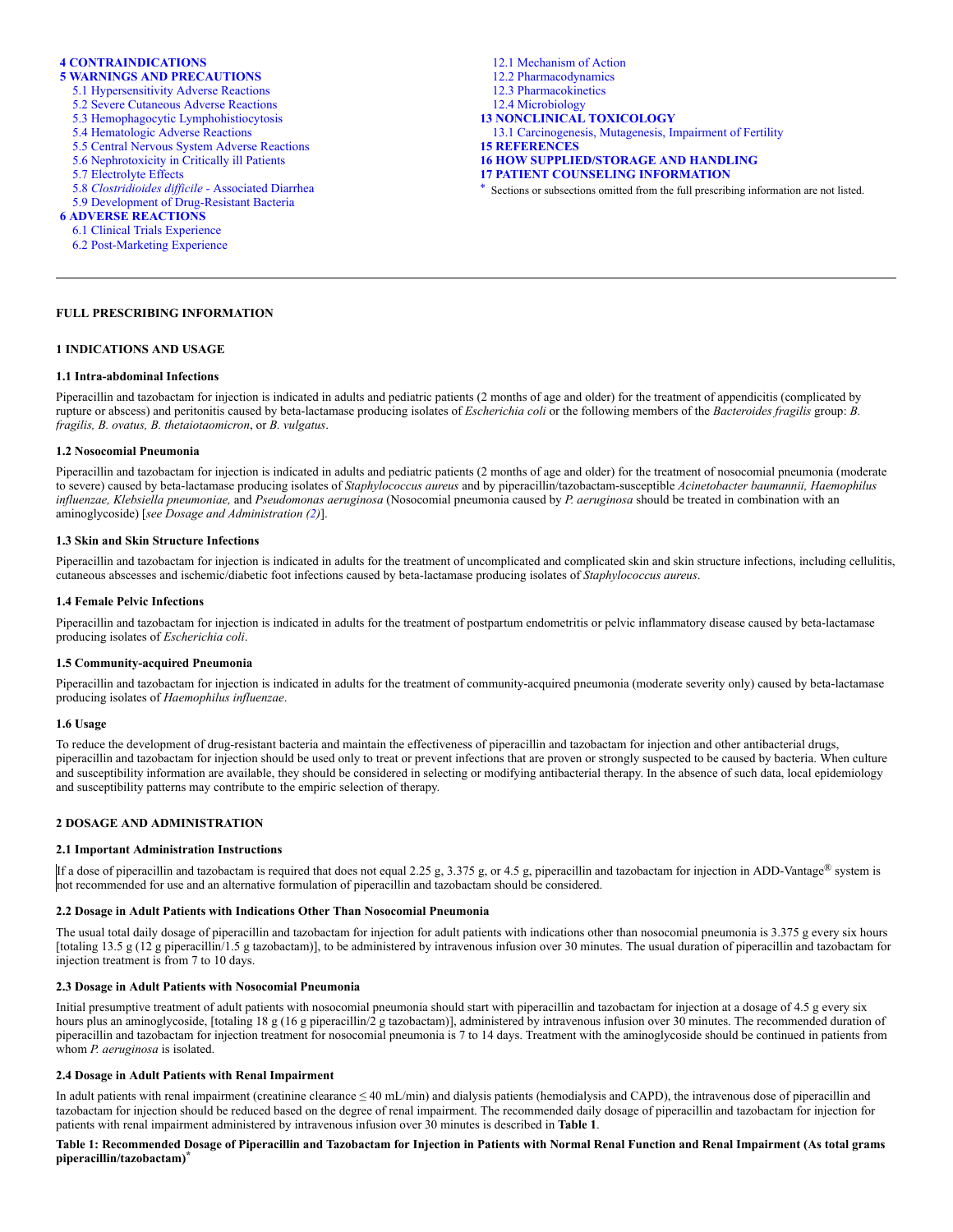| <b>Creatinine Clearance,</b><br>mL/min | <b>All Indications</b><br>(except nosocomial<br>pneumonia) | <b>Nosocomial</b><br>Pneumonia |  |
|----------------------------------------|------------------------------------------------------------|--------------------------------|--|
| Greater than 40 mL/min                 | 3.375 every 6 hours                                        | 4.5 every 6 hours              |  |
| 20 to 40 mL/min <sup>†</sup>           | 2.25 every 6 hours                                         | 3.375 every 6 hours            |  |
| Less than 20 mL/min <sup>†</sup>       | 2.25 every 8 hours                                         | 2.25 every 6 hours             |  |
| Hemodialysis <sup>1</sup>              | 2.25 every 12 hours                                        | 2.25 every 8 hours             |  |
| <b>CAPD</b>                            | 2.25 every 12 hours                                        | 2.25 every 8 hours             |  |

\* Administer **piperacillin and tazobactam for injection** by intravenous infusion over 30 minutes.

† Creatinine clearance for patients not receiving hemodialysis.

‡ 0.75 g (0.67 g piperacillin/0.08 g tazobactam) should be administered following each hemodialysis session on hemodialysis days.

For patients on hemodialysis, the maximum dose is 2.25 g every twelve hours for all indications other than nosocomial pneumonia and 2.25 g every eight hours for nosocomial pneumonia. Since hemodialysis removes 30% to 40% of the administered dose, an additional dose of 0.75 g piperacillin and tazobactam for injection (0.67 g piperacillin/0.08 g tazobactam) should be administered following each dialysis period on hemodialysis days. No additional dosage of piperacillin and tazobactam for injection is necessary for CAPD patients.

## <span id="page-2-0"></span>**2.5 Dosage in Pediatric Patients with Appendicitis/Peritonitis or Nosocomial Pneumonia**

The recommended dosage for pediatric patients with appendicitis and/or peritonitis or nosocomial pneumonia aged 2 months of age and older, weighing up to 40 kg, and with normal renal function, is described in **Table 2** [*see Use in Specific Populations [\(8.4](#page-8-8)) and Clinical Pharmacology [\(12.3](#page-11-3))*].

## **Table 2: Recommended Dosage of Piperacillin and Tazobactam for Injection in Pediatric Patients 2 Months of Age and Older, Weighing up to 40 kg and With Normal Renal Function \*,†**

| Age                        | <b>Appendicitis and /or Peritonitis</b>   | Nosocomial Pneumonia                                                                                                    |
|----------------------------|-------------------------------------------|-------------------------------------------------------------------------------------------------------------------------|
| 2 months to 9 months       |                                           | 90 mg/kg (80 mg piperacillin/10 mg tazobactam) every 90 mg/kg (80 mg piperacillin/10 mg tazobactam) every 6 (six) hours |
|                            | 8 ( <i>eight</i> ) hours                  |                                                                                                                         |
| Older than 9 months of age |                                           | 112.5 mg/kg (100 mg piperacillin/12.5 mg tazobactam) 112.5 mg/kg (100 mg piperacillin/12.5 mg tazobactam) every 6 (six) |
|                            | <u>every <math>8</math> (eight) hours</u> | hours                                                                                                                   |

\* Administer piperacillin and tazobactam for injection by intravenous infusion over 30 minutes.

† If a dose of piperacillin and tazobactam is required that does not equal 2.25 g, 3.375 g, or 4.5 g, piperacillin and tazobactam for injection in ADD-Vantage® system is not recommended for use and an alternative formulation of piperacillin and tazobactam should be considered *[see Use in Specific Populations [\(8.4\)](#page-8-8)]*.

Pediatric patients weighing over 40 kg and with normal renal function should receive the adult dose [*see Dosage and Administration [\(2.2](#page-1-10), [2.3](#page-1-11))*].

Dosage of piperacillin and tazobactam for injection in pediatric patients with renal impairment has not been determined.

## <span id="page-2-1"></span>**2.6 Directions for Reconstitution and Dilution for Use**

# **ADD-Vantage System Admixtures ®**

Dextrose 5% in Water (50 or 100 mL)

0.9% Sodium Chloride (50 or 100 mL)

For ADD-Vantage<sup>®</sup> vials reconstitution directions see Instructions for Use of the ADD-Vantage<sup>®</sup> System

## **LACTATED RINGER'S SOLUTION IS NOT COMPATIBLE WITH PIPERACILLIN AND TAZOBACTAM FOR INJECTION.**

Piperacillin and tazobactam for injection should not be mixed with other drugs in a syringe or infusion bottle since compatibility has not been established.

Piperacillin and tazobactam for injection is not chemically stable in solutions that contain only sodium bicarbonate and solutions that significantly alter the pH.

Piperacillin and tazobactam for injection should not be added to blood products or albumin hydrolysates. Parenteral drug products should be inspected visually for particulate matter or discoloration prior to administration, whenever solution and container permit.

## **Stability of Piperacillin and Tazobactam for Injection Powder Formulations Following Reconstitution**

Piperacillin and tazobactam for injection is stable in glass and plastic containers (plastic syringes, IV bags and tubing) when used with compatible diluents.

Stability studies with the admixed ADD-Vantage® system have demonstrated chemical stability (potency, pH of reconstituted solution and clarity of solution) for up to 24 hours at room temperature. (Note: The admixed ADD-Vantage® should not be refrigerated or frozen after reconstitution.). Piperacillin and tazobactam for injection contains no preservatives. Appropriate consideration of aseptic technique should be used.

## <span id="page-2-2"></span>**2.7 Instructions for Use of the ADD-Vantage System ®**

### **To Open Diluent Container:**

Peel overwrap from the corner and remove container. Some opacity of the plastic due to moisture absorption during the sterilization process may be observed. This is normal and does not affect the solution quality or safety. The opacity will diminish gradually.

## **To Assemble Vial and Flexible Diluent Container (Use Aseptic Technique):**

- 1. Remove the protective covers from the top of the vial and the vial port on the diluent container as follows:
	- A. To remove the breakaway vial cap, swing the pull ring over the top of the vial and pull down far enough to start the opening (SEE FIGURE 1.), then pull straight up to remove the cap. (SEE FIGURE 2.) NOTE: Do not access vial with syringe.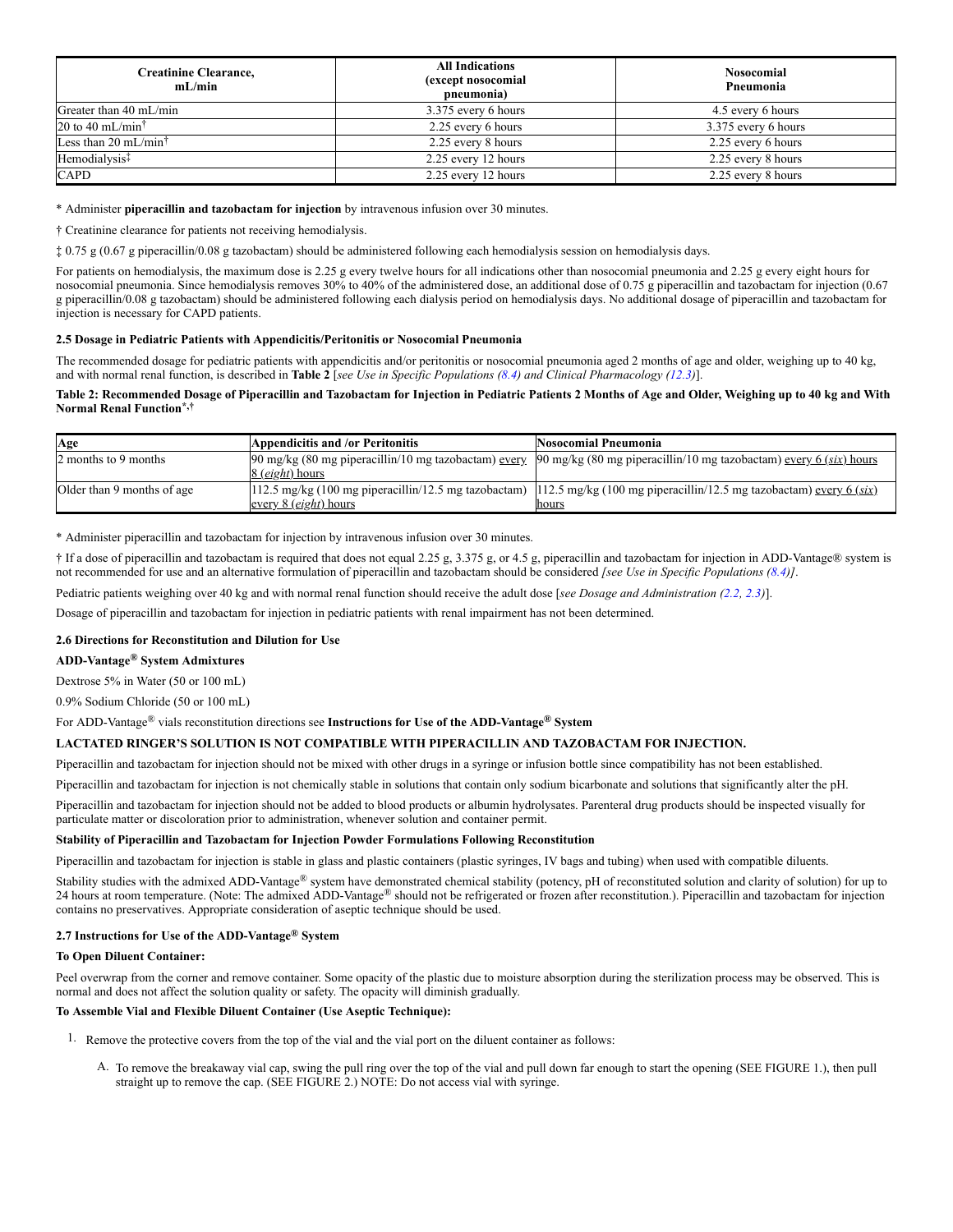

B. To remove the vial port cover, grasp the tab on the pull ring, pull up to break the three tie strings, then pull back to remove the cover. (SEE FIGURE 3.)

- 2. Screw the vial into the vial port until it will go no further. THE VIAL MUST BE SCREWED IN TIGHTLY TO ASSURE A SEAL. This occurs approximately  $1/2$  turn  $(180^\circ)$  after the first audible click. (SEE FIGURE 4.) The clicking sound does not assure a seal; the vial must be turned as far as it will go. NOTE: Once vial is seated, do not attempt to remove. (SEE FIGURE 4.)
- 3. Recheck the vial to assure that it is tight by trying to turn it further in the direction of assembly.
- 4. Label appropriately.



## **To Prepare Admixture:**

- 1. Squeeze the bottom of the diluent container gently to inflate the portion of the container surrounding the end of the drug vial.
- 2. With the other hand, push the drug vial down into the container telescoping the walls of the container. Grasp the inner cap of the vial through the walls of the container. (SEE FIGURE 5.)
- 3. Pull the inner cap from the drug vial. (SEE FIGURE 6.) Verify that the rubber stopper has been pulled out, allowing the drug and diluent to mix.
- 4. Mix container contents thoroughly and use within the specified time.



## **Preparation for Administration (Use Aseptic Technique):**

- 1. Confirm the activation and admixture of vial contents.
- 2. Check for leaks by squeezing container firmly. If leaks are found, discard unit as sterility may be impaired.
- 3. Close flow control clamp of administration set.
- 4. Remove cover from outlet port at bottom of container.
- 5. Insert piercing pin of administration set into port with a twisting motion until the pin is firmly seated. NOTE: See full directions on administration set carton.
- 6. Lift the free end of the hanger loop on the bottom of the vial, breaking the two tie strings. Bend the loop outward to lock it in the upright position, then suspend container from hanger.
- 7. Squeeze and release drip chamber to establish proper fluid level in chamber.
- 8. Open flow control clamp and clear air from set. Close clamp.
- 9. Attach set to venipuncture device. If device is not indwelling, prime and make venipuncture.
- 10. Regulate rate of administration with flow control clamp.

**WARNING:** Do not use flexible container in series connections.

#### <span id="page-3-0"></span>**2.8 Compatibility with Aminoglycosides**

Due to the *in vitro* inactivation of aminoglycosides by piperacillin, piperacillin and tazobactam for injection and aminoglycosides are recommended for separate administration. Piperacillin and tazobactam for injection and aminoglycosides should be reconstituted, diluted, and administered separately when concomitant therapy with aminoglycosides is indicated *[see Drug Interactions (7.1)]*.

In circumstances where co-administration via Y-site is necessary, piperacillin and tazobactam for injection is compatible for simultaneous co-administration via Y-site infusion only with the following aminoglycosides under the following conditions:

### **Table 5: Compatibility with Aminoglycosides**

| ταυιν<br>Companier<br>— with Allinozivcosiucs |                      |                             |                |  |  |  |
|-----------------------------------------------|----------------------|-----------------------------|----------------|--|--|--|
|                                               | <br>Piperacillin and | <br>- -<br>Piperacillin and | Aminoglycoside |  |  |  |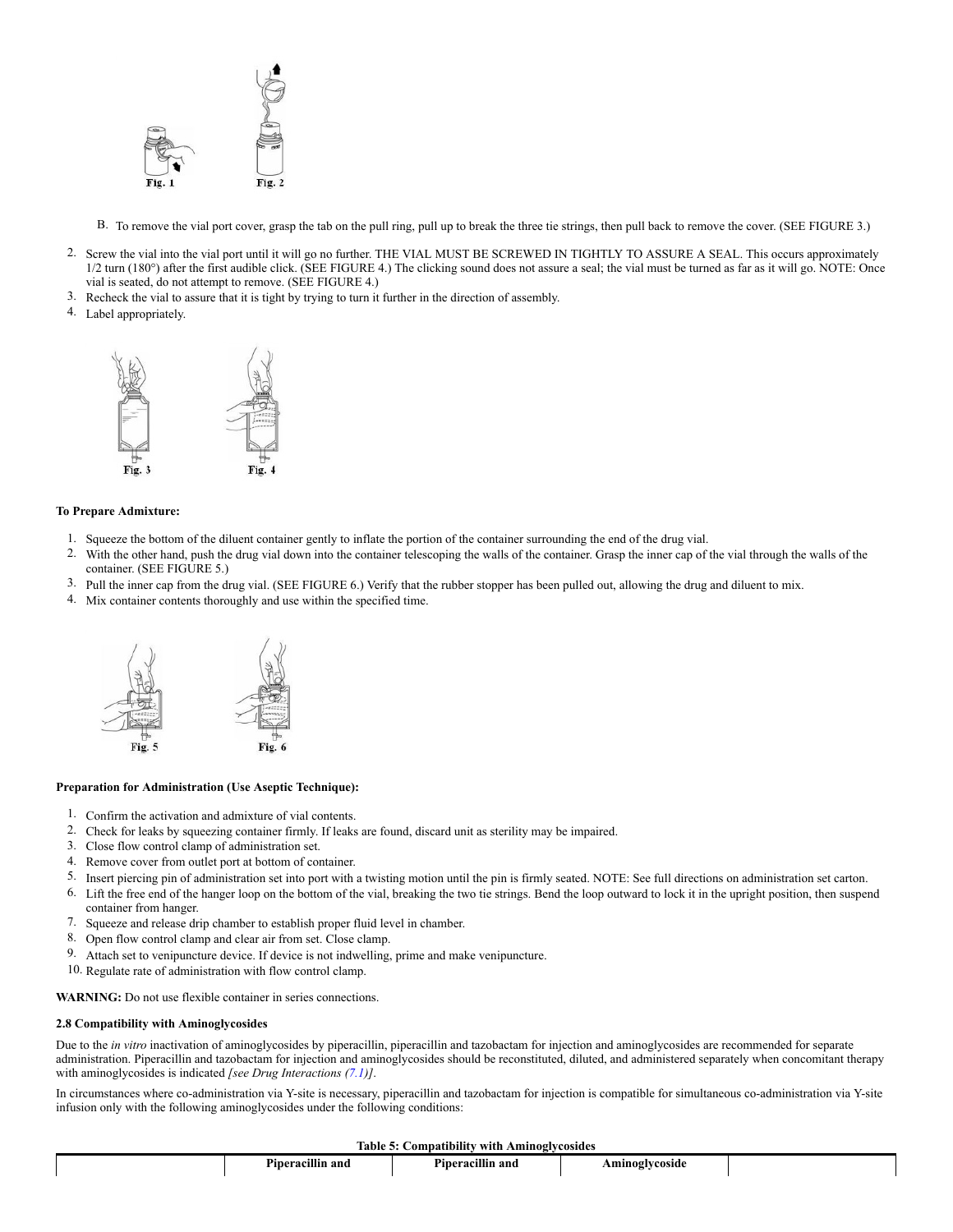| Aminoglycoside | <b>Tazobactam for</b><br><b>Injection Dose</b><br>(grams) | <b>Tazobactam for</b><br><b>Injection Diluent</b><br>Volume* (mL) | Concentration<br>Range <sup>†</sup><br>(mg/mL) | Acceptable<br><b>Diluents</b>             |
|----------------|-----------------------------------------------------------|-------------------------------------------------------------------|------------------------------------------------|-------------------------------------------|
| Amikacin       | 2.25<br>3.375<br>4.5                                      | 50<br>100<br>150                                                  | $1.75 - 7.5$                                   | $0.9\%$ sodium chloride or 5%<br>dextrose |
| Gentamicin     | 2.25<br>3.375<br>4.5                                      | 50<br>100<br>150                                                  | $0.7 - 3.32$                                   | $0.9\%$ sodium chloride or 5%<br>dextrose |

Diluent volumes apply only to single vials and bulk pharmacy containers. \*

<sup>†</sup> The concentration ranges in Table 5 are based on administration of the aminoglycoside in divided doses (10 to 15 mg/kg/day in two daily doses for amikacin and 3 to 5 mg/kg/day in three daily doses for gentamicin). Administration of amikacin or gentamicin in a single daily dose or in doses exceeding those stated above via Y-site with piperacillin and tazobactam for injection has not been evaluated. See package insert for each aminoglycoside for complete Dosage and Administration instructions.

Only the concentration and diluents for amikacin or gentamicin with the dosages of piperacillin and tazobactam for injection listed above have been established as compatible for co-administration via Y-site infusion. Simultaneous co-administration via Y-site infusion in any manner other than listed above may result in inactivation of the aminoglycoside by piperacillin and tazobactam for injection.

Piperacillin and tazobactam for injection is not compatible with tobramycin for simultaneous co-administration via Y-site infusion. Compatibility of piperacillin and tazobactam for injection with other aminoglycosides has not been established.

Parenteral drug products should be inspected visually for particulate matter and discoloration prior to administration, whenever solution and container permit.

## <span id="page-4-1"></span>**3 DOSAGE FORMS AND STRENGTHS**

Piperacillin and tazobactam for injection, USP is supplied as a white to yellowish powder in vials of the following sizes:

Each piperacillin and tazobactam for injection, USP 2.25 g ADD-Vantage® vial provides piperacillin sodium equivalent to 2 grams of piperacillin and tazobactam sodium equivalent to 0.25 g of tazobactam.

Each piperacillin and tazobactam for injection, USP 3.375 g ADD-Vantage® vial provides piperacillin sodium equivalent to 3 grams of piperacillin and tazobactam sodium equivalent to 0.375 g of tazobactam.

Each piperacillin and tazobactam for injection, USP 4.5 g ADD-Vantage® vial provides piperacillin sodium equivalent to 4 grams of piperacillin and tazobactam sodium equivalent to 0.5 g of tazobactam.

### <span id="page-4-2"></span>**4 CONTRAINDICATIONS**

Piperacillin and tazobactam for injection is contraindicated in patients with a history of allergic reactions to any of the penicillins, cephalosporins, or beta-lactamase inhibitors.

### <span id="page-4-8"></span>**5 WARNINGS AND PRECAUTIONS**

#### <span id="page-4-3"></span>**5.1 Hypersensitivity Adverse Reactions**

Serious and occasionally fatal hypersensitivity (anaphylactic/anaphylactoid) reactions (including shock) have been reported in patients receiving therapy with piperacillin and tazobactam for injection. These reactions are more likely to occur in individuals with a history of penicillin, cephalosporin, or carbapenem hypersensitivity or a history of sensitivity to multiple allergens. Before initiating therapy with piperacillin and tazobactam for injection, careful inquiry should be made concerning previous hypersensitivity reactions. If an allergic reaction occurs, piperacillin and tazobactam for injection should be discontinued and appropriate therapy instituted.

### <span id="page-4-4"></span>**5.2 Severe Cutaneous Adverse Reactions**

Piperacillin and tazobactam for injection may cause severe cutaneous adverse reactions, such as Stevens-Johnson syndrome, toxic epidermal necrolysis, drug reaction with eosinophilia and systemic symptoms, and acute generalized exanthematous pustulosis. If patients develop a skin rash they should be monitored closely and piperacillin and tazobactam for injection discontinued if lesions progress.

#### <span id="page-4-0"></span>**5.3 Hemophagocytic Lymphohistiocytosis**

Cases of hemophagocytic lymphohistiocytosis (HLH) have been reported in pediatric and adult patients treated with piperacillin and tazobactam for injection. Signs and symptoms of HLH may include fever, rash, lymphadenopathy, hepatosplenomegaly and cytopenia. If HLH is suspected, discontinue piperacillin and tazobactam for injection immediately and institute appropriate management.

### <span id="page-4-5"></span>**5.4 Hematologic Adverse Reactions**

Bleeding manifestations have occurred in some patients receiving beta-lactam drugs, including piperacillin. These reactions have sometimes been associated with abnormalities of coagulation tests such as clotting time, platelet aggregation and prothrombin time, and are more likely to occur in patients with renal failure. If bleeding manifestations occur, piperacillin and tazobactam for injection should be discontinued and appropriate therapy instituted.

The leukopenia/neutropenia associated with piperacillin and tazobactam for injection administration appears to be reversible and most frequently associated with prolonged administration.

Periodic assessment of hematopoietic function should be performed, especially with prolonged therapy, i.e., ≥ 21 days *[see Adverse Reactions [\(6.1\)](#page-5-0)]*.

#### <span id="page-4-6"></span>**5.5 Central Nervous System Adverse Reactions**

As with other penicillins, piperacillin and tazobactam for injection may cause neuromuscular excitability or seizures. Patients receiving higher doses, especially patients with renal impairment may be at greater risk for central nervous system adverse reactions. Closely monitor patients with renal impairment or seizure disorders for signs and symptoms of neuromuscular excitability or seizures [*see Adverse Reactions ([6.2\)](#page-5-5)*].

#### <span id="page-4-7"></span>**5.6 Nephrotoxicity in Critically ill Patients**

The use of Piperacillin and tazobactam for injection was found to be an independent risk factor for renal failure and was associated with delayed recovery of renal function as compared to other beta-lactam antibacterial drugs in a randomized, multicenter, controlled trial in critically ill patients *[see Adverse Reactions [\(6.1](#page-5-0))].* Based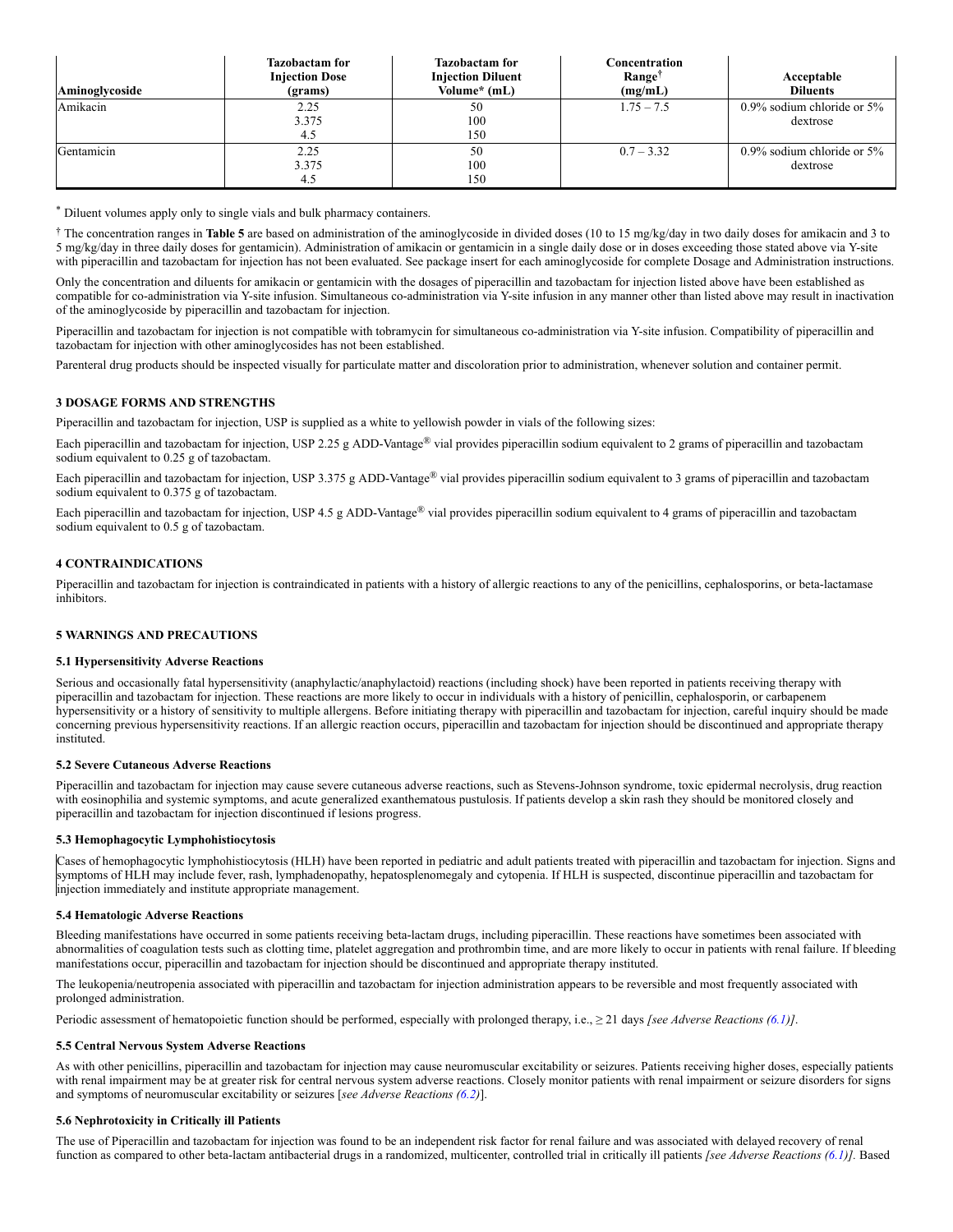on this study, alternative treatment options should be considered in the critically ill population. If alternative treatment options are inadequate or unavailable, monitor renal function during treatment with Piperacillin and tazobactam for injection *[see Dosage and Administration [\(2.4](#page-1-12))].*

Combined use of piperacillin/tazobactam and vancomycin may be associated with an increased incidence of acute kidney injury *[see Drug Interactions [\(7.3](#page-8-0))].*

## <span id="page-5-2"></span>**5.7 Electrolyte Effects**

Piperacillin and tazobactam for injection contains a total of 2.35 mEq (54 mg) of Na<sup>+</sup> (sodium) per gram of piperacillin in the combination product. This should be considered when treating patients requiring restricted salt intake. Periodic electrolyte determinations should be performed in patients with low potassium reserves, and the possibility of hypokalemia should be kept in mind with patients who have potentially low potassium reserves and who are receiving cytotoxic therapy or diuretics.

### <span id="page-5-1"></span>**5.8** *Clostridioides difficile -* **Associated Diarrhea**

*Clostridioides difficile -* associated diarrhea (CDAD) has been reported with use of nearly all antibacterial agents, including piperacillin and tazobactam for injection, and may range in severity from mild diarrhea to fatal colitis. Treatment with antibacterial agents alters the normal flora of the colon leading to overgrowth of *C. difficile*.

*C. difficile* produces toxins A and B which contribute to the development of CDAD. Hypertoxin producing strains of *C. difficile* cause increased morbidity and mortality, as these infections can be refractory to antimicrobial therapy and may require colectomy. CDAD must be considered in all patients who present with diarrhea following antibacterial drug use. Careful medical history is necessary since CDAD has been reported to occur over two months after the administration of antibacterial agents.

If CDAD is suspected or confirmed, ongoing antibacterial drug use not directed against *C. difficile* may need to be discontinued. Appropriate fluid and electrolyte management, protein supplementation, antibacterial treatment of *C. difficile*, and surgical evaluation should be instituted as clinically indicated.

### <span id="page-5-3"></span>**5.9 Development of Drug-Resistant Bacteria**

Prescribing piperacillin and tazobactam for injection in the absence of a proven or strongly suspected bacterial infection or a prophylactic indication is unlikely to provide benefit to the patient and increases the risk of development of drug-resistant bacteria.

## <span id="page-5-4"></span>**6 ADVERSE REACTIONS**

<span id="page-5-0"></span>The following clinically significant adverse reactions are described elsewhere in the labeling:

- Hypersensitivity Adverse Reactions *[see Warnings and Precautions ([5.1](#page-4-3))]*
- Severe Cutaneous Adverse Reactions *[see Warnings and Precautions [\(5.2](#page-4-4))]*
- Hemophagocytic Lymphohistiocytosis *[see Warnings and Precautions [\(5.3\)](#page-4-0)]*
- Hematologic Adverse Reactions *[see Warnings and Precautions ([5.4](#page-4-5))]*
- Central Nervous System Adverse Reactions *[see Warnings and Precautions [\(5.5](#page-4-6))]*
- Nephrotoxicity in Critically ill Patients *[see Warnings and Precautions ([5.6\)](#page-4-7)]*
- *Clostridioides difficile*-Associated Diarrhea *[see Warnings and Precautions ([5.8](#page-5-1))]*

## <span id="page-5-5"></span>**6.1 Clinical Trials Experience**

Because clinical trials are conducted under widely varying conditions, adverse reaction rates observed in the clinical trials of a drug cannot be directly compared to rates in the clinical trials of another drug and may not reflect the rates observed in practice.

### *Clinical Trials in Adult Patients*

During the initial clinical investigations, 2621 patients worldwide were treated with piperacillin and tazobactam for injection in phase 3 trials. In the key North American monotherapy clinical trials (n=830 patients), 90% of the adverse events reported were mild to moderate in severity and transient in nature. However, in 3.2% of the patients treated worldwide, piperacillin and tazobactam for injection was discontinued because of adverse events primarily involving the skin (1.3%), including rash and pruritus; the gastrointestinal system (0.9%), including diarrhea, nausea, and vomiting; and allergic reactions (0.5%).

## **Table 6: Adverse Reactions from Piperacillin and Tazobactam for Injection Monotherapy Clinical Trials**

**System Organ Class Adverse Reaction Gastrointestinal disorders** Diarrhea (11.3%) Constipation (7.7%) Nausea (6.9%) Vomiting (3.3%) Dyspepsia (3.3%) Abdominal pain (1.3%) **General disorders and administration site conditions** Fever (2.4%) Injection site reaction  $(≤1%)$ Rigors  $(≤1%)$ **Immune system disorders** Anaphylaxis (≤1%) **Infections and infestations** Candidiasis (1.6%) Pseudomembranous colitis (≤1%) **Metabolism and nutrition disorders** Hypoglycemia (≤1%) **Musculoskeletal and connective tissue disorders** Myalgia (≤1%) Arthralgia (≤1%) **Nervous system disorders** Headache (7.7%) **Psychiatric disorders**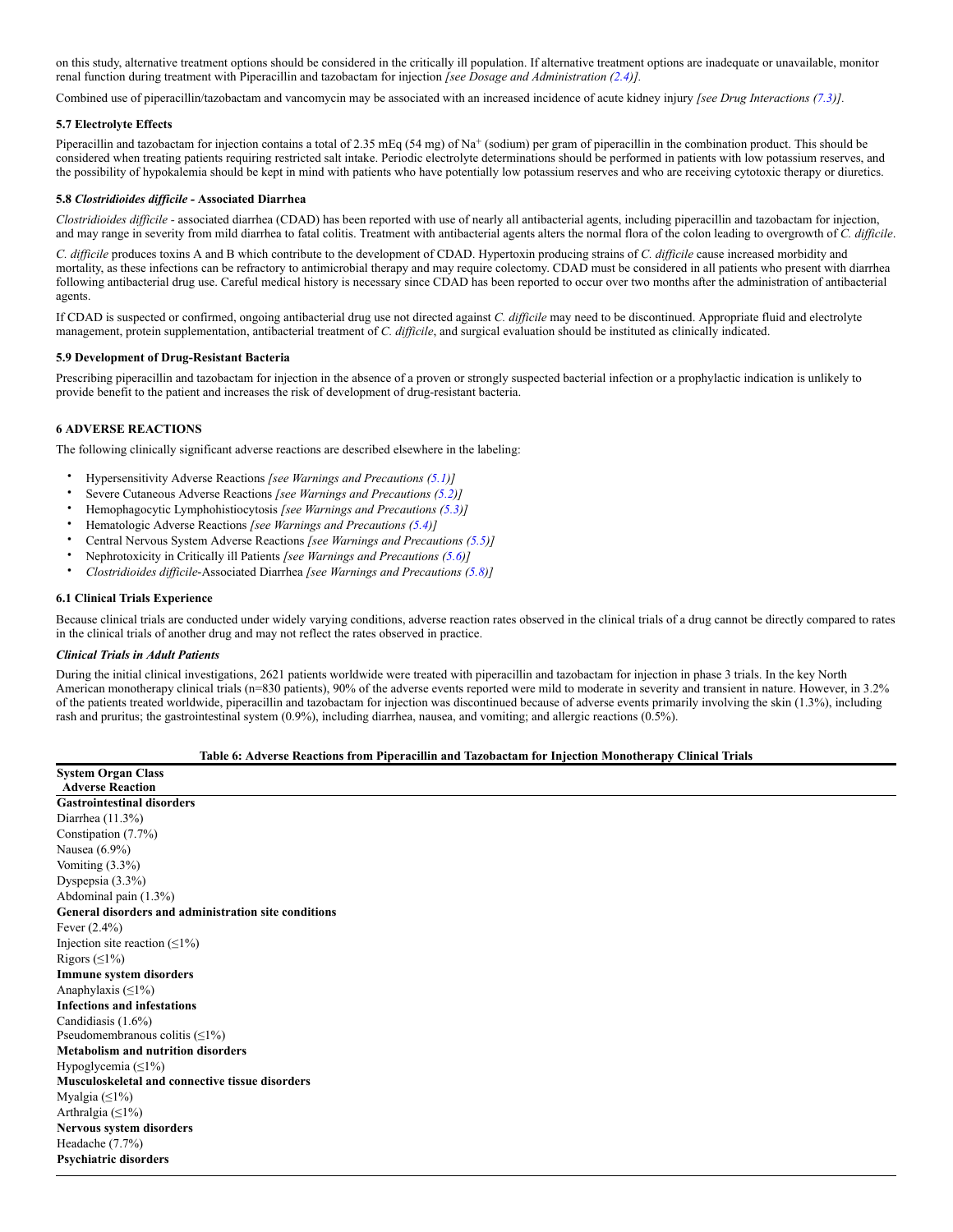## **System Organ Class**

**Adverse Reaction** Insomnia (6.6%) **Skin and subcutaneous tissue disorders** Rash (4.2%, including maculopapular, bullous, and urticarial) Pruritus (3.1%) Purpura (≤1%) **Vascular disorders** Phlebitis (1.3%) Thrombophlebitis (≤1%) Hypotension  $(≤1%)$ Flushing (≤1%) **Respiratory, thoracic and mediastinal disorders** Epistaxis (≤1%)

### *Nosocomial Pneumonia Trials*

Two trials of nosocomial lower respiratory tract infections were conducted. In one study, 222 patients were treated with piperacillin and tazobactam for injection in a dosing regimen of 4.5 g every 6 hours in combination with an aminoglycoside and 215 patients were treated with imipenem/cilastatin (500 mg/500 mg every 6 hours) in combination with an aminoglycoside. In this trial, treatment-emergent adverse events were reported by 402 patients, 204 (91.9%) in the piperacillin/tazobactam group and 198 (92.1%) in the imipenem/cilastatin group. Twenty-five (11%) patients in the piperacillin/tazobactam group and 14 (6.5%) in the imipenem/cilastatin group (p > 0.05) discontinued treatment due to an adverse event.

The second trial used a dosing regimen of 3.375 g given every 4 hours with an aminoglycoside.

**Table 7: Adverse Reactions from Piperacillin and Tazobactam Injection Plus Aminoglycoside Clinical Trials**

**System Organ Class Adverse Reaction Blood and lymphatic system disorders** Thrombocythemia (1.4%) Anemia (≤1%) Thrombocytopenia  $(≤1%)$ Eosinophilia (≤1%) **Gastrointestinal disorders** Diarrhea (20%) Constipation (8.4%) Nausea (5.8%) Vomiting (2.7%) Dyspepsia (1.9%) Abdominal pain (1.8%) Stomatitis  $(≤1%)$ **General disorders and administration site conditions** Fever (3.2%) Injection site reaction  $(\leq 1\%)$ **Infections and infestations** Oral candidiasis (3.9%) Candidiasis (1.8%) **Investigations** BUN increased (1.8%) Blood creatinine increased (1.8%) Liver function test abnormal (1.4%) Alkaline phosphatase increased  $(\leq 1\%)$ Aspartate aminotransferase increased  $(\leq1\%)$ Alanine aminotransferase increased  $(≤1%)$ **Metabolism and nutrition disorders** Hypoglycemia  $(\leq 1\%)$ Hypokalemia (≤1%) **Nervous system disorders** Headache (4.5%) **Psychiatric disorders** Insomnia (4.5%) **Renal and urinary disorders** Renal failure (≤1%) **Skin and subcutaneous tissue disorders** Rash (3.9%) Pruritus (3.2%) **Vascular disorders** Thrombophlebitis (1.3%) Hypotension (1.3%)

\*For adverse drug reactions that appeared in both studies the higher frequency is presented.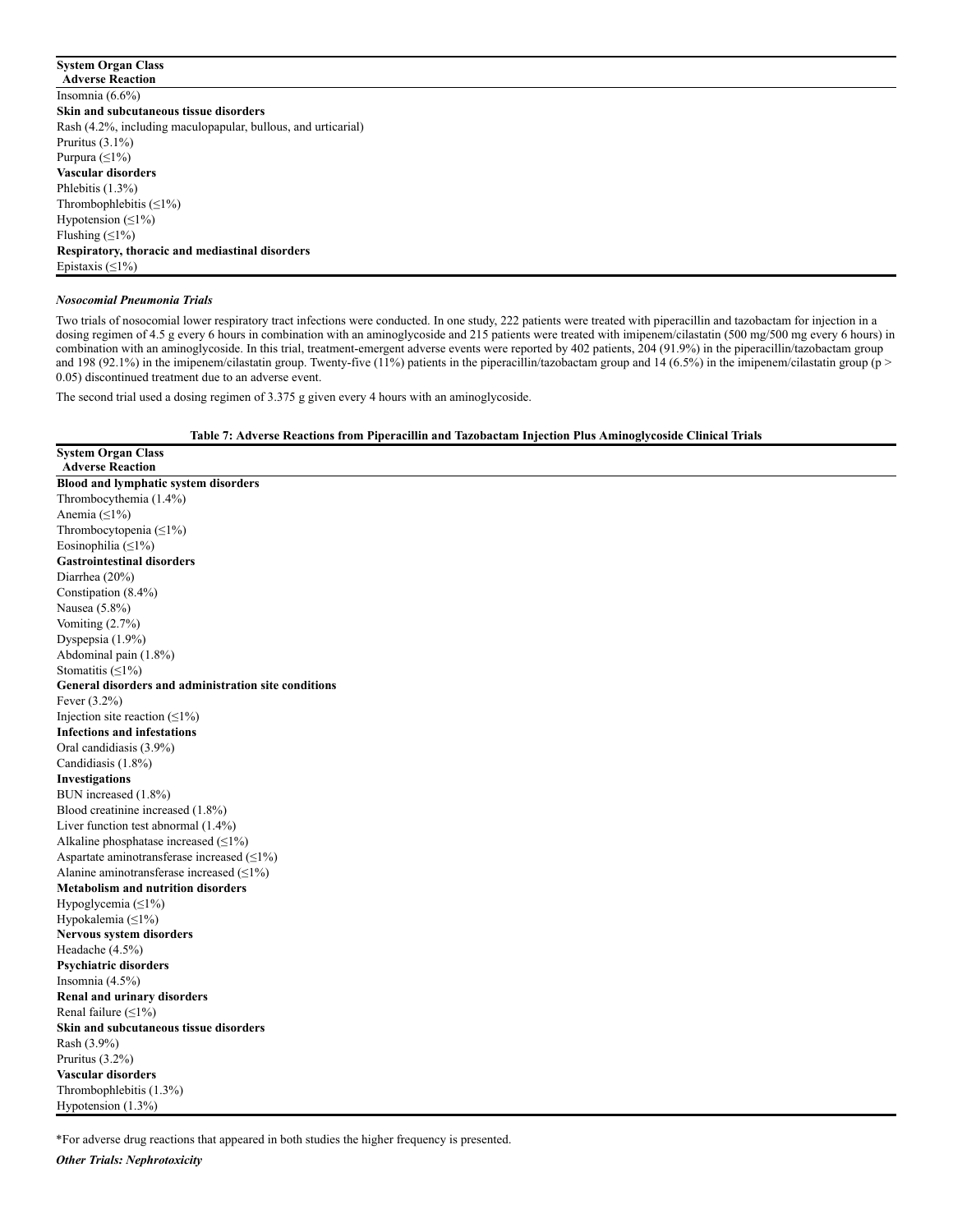In a randomized, multicenter, controlled trial in 1200 adult critically ill patients, piperacillin/tazobactam was found to be a risk factor for renal failure (odds ratio 1.7, 95% CI 1.18 to 2.43), and associated with delayed recovery of renal function as compared to other beta-lactam antibacterial drugs. *[see Warnings and Precautions* 1*[\(5.6](#page-4-7))].*

## *Adverse Laboratory Changes (Seen During Clinical Trials)*

Of the trials reported, including that of nosocomial lower respiratory tract infections in which a higher dose of piperacillin and tazobactam for injection was used in combination with an aminoglycoside, changes in laboratory parameters include:

*Hematologic* - decreases in hemoglobin and hematocrit, thrombocytopenia, increases in platelet count, eosinophilia, leukopenia, neutropenia. These patients were withdrawn from therapy; some had accompanying systemic symptoms (e.g., fever, rigors, chills).

*Coagulation* - positive direct Coombs' test, prolonged prothrombin time, prolonged partial thromboplastin time

*Hepatic* - transient elevations of AST (SGOT), ALT (SGPT), alkaline phosphatase, bilirubin

*Renal* - increases in serum creatinine, blood urea nitrogen

Additional laboratory events include abnormalities in electrolytes (i.e., increases and decreases in sodium, potassium, and calcium), hyperglycemia, decreases in total protein or albumin, blood glucose decreased, gamma-glutamyltransferase increased, hypokalemia, and bleeding time prolonged.

## *Clinical Trials in Pediatric Patients*

Clinical studies of piperacillin and tazobactam in pediatric patients suggest a similar safety profile to that seen in adults.

In a prospective, randomized, comparative, open-label clinical trial of pediatric patients, 2 to 12 years of age, with intra-abdominal infections (including appendicitis and/or peritonitis), 273 patients were treated with piperacillin and tazobactam 112.5 mg/kg given IV every 8 hours and 269 patients were treated with cefotaxime (50 mg/kg) plus metronidazole (7.5 mg/kg) every 8 hours. In this trial, treatment-emergent adverse events were reported by 146 patients, 73 (26.7%) in the piperacillin and tazobactam group and 73 (27.1%) in the cefotaxime/metronidazole group. Six patients (2.2%) in the piperacillin and tazobactam group and 5 patients (1.9%) in the cefotaxime/metronidazole group discontinued due to an adverse event.

In a retrospective, cohort study, 140 pediatric patients 2 months to less than 18 years of age with nosocomial pneumonia were treated with piperacillin and tazobactam and 267 patients were treated with comparators (which included ticarcillin-clavulanate, carbapenems, ceftazidime, cefepime, or ciprofloxacin). The rates of serious adverse reactions were generally similar between the piperacillin and tazobactam and comparator groups, including patients aged 2 months to 9 months treated with piperacillin and tazobactam 90 mg/kg IV every 6 hours and patients older than 9 months and less than 18 years of age treated with piperacillin and tazobactam 112.5 mg/kg IV every 6 hours.

## <span id="page-7-4"></span>**6.2 Post-Marketing Experience**

In addition to the adverse drug reactions identified in clinical trials in **Table 6** and **Table 7**, the following adverse reactions have been identified during post-approval use of piperacillin and tazobactam for injection. Because these reactions are reported voluntarily from a population of uncertain size, it is not always possible to reliably estimate their frequency or establish a causal relationship to drug exposure.

*Hepatobiliary* - hepatitis, jaundice

*Hematologic* - hemolytic anemia, agranulocytosis, pancytopenia

*Immune* - hypersensitivity reactions, anaphylactic/anaphylactoid reactions (including shock), hemophagocytic lymphohistiocytosis (HLH)

*Renal -* interstitial nephritis

*Nervous system disorders* - seizures

*Psychiatric disorders* - delirium

*Respiratory* - eosinophilic pneumonia

*Skin and Appendages*–erythema multiforme, Stevens-Johnson syndrome, toxic epidermal necrolysis, drug reaction with eosinophilia and systemic symptoms, (DRESS), acute generalized exanthematous pustulosis (AGEP), dermatitis exfoliative

Post-marketing experience with piperacillin and tazobactam for injection in pediatric patients suggests a similar safety profile to that seen in adults.

## <span id="page-7-0"></span>**6.3 Additional Experience with Piperacillin**

The following adverse reaction has also been reported for piperacillin for injection:

*Skeletal* - prolonged neuromuscular blockade *[see Drug Interactions [\(7.5](#page-8-2))]*.

## <span id="page-7-1"></span>**7 DRUG INTERACTIONS**

### <span id="page-7-2"></span>**7.1 Aminoglycosides**

Piperacillin may inactivate aminoglycosides by converting them to microbiologically inert amides.

### *In vivo* inactivation

When aminoglycosides are administered in conjunction with piperacillin to patients with end-stage renal disease requiring hemodialysis, the concentrations of the aminoglycosides (especially tobramycin) may be significantly reduced and should be monitored.

Sequential administration of piperacillin and tazobactam for injection and tobramycin to patients with either normal renal function or mild to moderate renal impairment has been shown to modestly decrease serum concentrations of tobramycin but no dosage adjustment is considered necessary.

### *In vitro* inactivation

Due to the *in vitro* inactivation of aminoglycosides by piperacillin, piperacillin and tazobactam for injection and aminoglycosides are recommended for separate administration. Piperacillin and tazobactam for injection and aminoglycosides should be reconstituted, diluted, and administered separately when concomitant therapy with aminoglycosides is indicated. Piperacillin and tazobactam for injection is compatible with amikacin and gentamicin for simultaneous Y-site infusion in certain diluents and at specific concentrations. Piperacillin and tazobactam for injection is not compatible with tobramycin for simultaneous Y-site infusion *[see Dosage and Administration [\(2.8](#page-3-0))]*.

### <span id="page-7-3"></span>**7.2 Probenecid**

Probenecid administered concomitantly with piperacillin and tazobactam for injection prolongs the half-life of piperacillin by 21% and that of tazobactam by 71% because probenecid inhibits tubular renal secretion of both piperacillin and tazobactam. Probenecid should not be co-administered with piperacillin and tazobactam for injection unless the benefit outweighs the risk.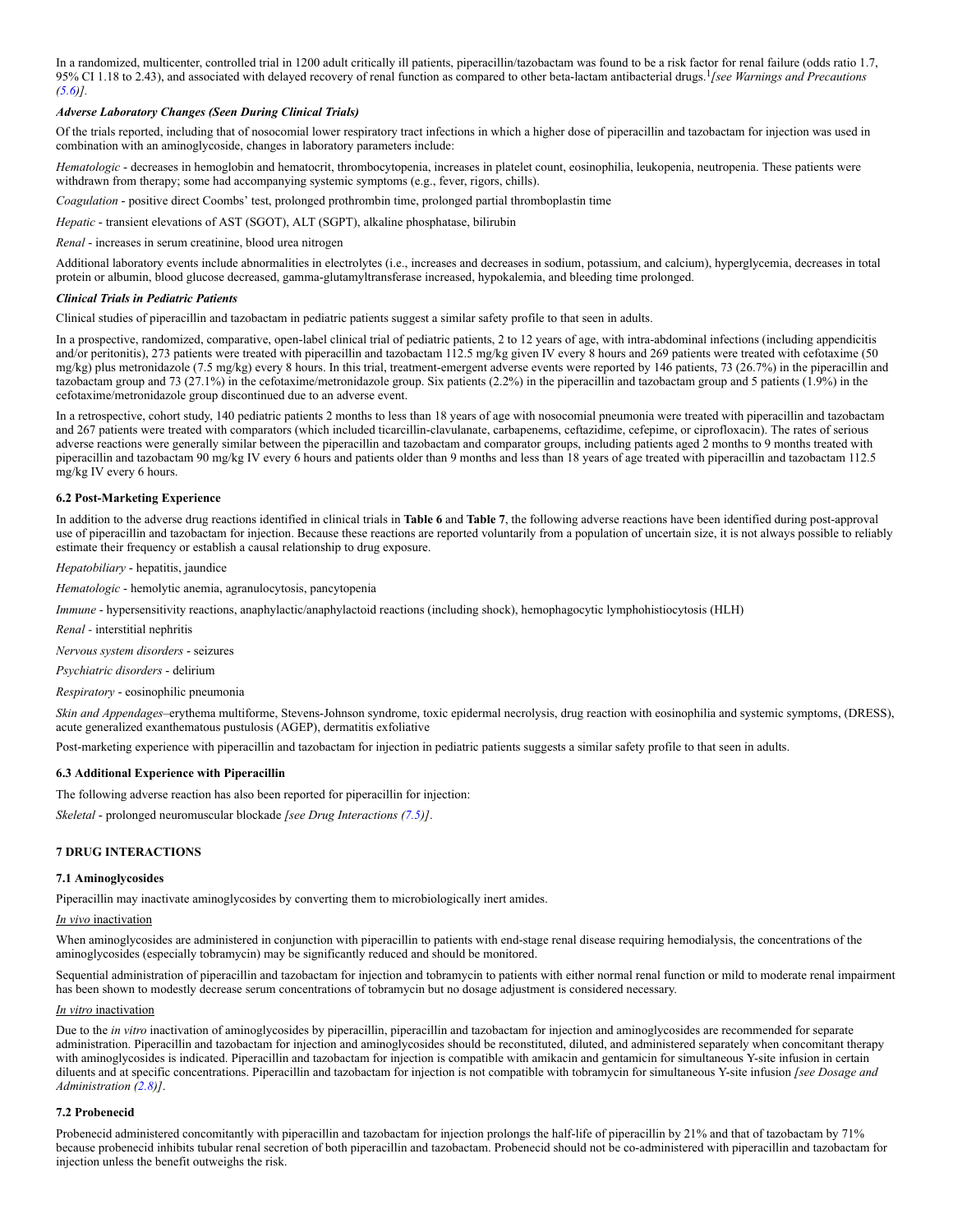## <span id="page-8-0"></span>**7.3 Vancomycin**

Studies have detected an increased incidence of acute kidney injury in patients concomitantly administered piperacillin/tazobactam and vancomycin as compared to vancomycin alone *[see Warnings and Precautions [\(5.6](#page-4-7))].*

Monitor kidney function in patients concomitantly administered with piperacillin/tazobactam and vancomycin.

No pharmacokinetic interactions have been noted between piperacillin/tazobactam and vancomycin.

#### <span id="page-8-1"></span>**7.4 Anticoagulants**

Coagulation parameters should be tested more frequently and monitored regularly during simultaneous administration of high doses of heparin, oral anticoagulants, or other drugs that may affect the blood coagulation system or the thrombocyte function *[see Warnings and Precautions ([5.4\)](#page-4-5)].*

#### <span id="page-8-2"></span>**7.5 Vecuronium**

Piperacillin when used concomitantly with vecuronium has been implicated in the prolongation of the neuromuscular blockade of vecuronium. Piperacillin and tazobactam for injection could produce the same phenomenon if given along with vecuronium. Due to their similar mechanism of action, it is expected that the neuromuscular blockade produced by any of the non-depolarizing neuromuscular blockers could be prolonged in the presence of piperacillin. Monitor for adverse reactions related to neuromuscular blockade (see package insert for vecuronium bromide).

### <span id="page-8-3"></span>**7.6 Methotrexate**

Limited data suggests that co-administration of methotrexate and piperacillin may reduce the clearance of methotrexate due to competition for renal secretion. The impact of tazobactam on the elimination of methotrexate has not been evaluated. If concurrent therapy is necessary, serum concentrations of methotrexate as well as the signs and symptoms of methotrexate toxicity should be frequently monitored.

### <span id="page-8-4"></span>**7.7 Effects on Laboratory Tests**

There have been reports of positive test results using the Bio-Rad Laboratories Platelia Aspergillus EIA test in patients receiving piperacillin/tazobactam injection who were subsequently found to be free of Aspergillus infection. Cross-reactions with non-Aspergillus polysaccharides and polyfuranoses with the Bio-Rad Laboratories Platelia Aspergillus EIA test have been reported. Therefore, positive test results in patients receiving piperacillin/tazobactam should be interpreted cautiously and confirmed by other diagnostic methods.

As with other penicillins, the administration of piperacillin and tazobactam for injection may result in a false-positive reaction for glucose in the urine using a copperreduction method (CLINITEST®). It is recommended that glucose tests based on enzymatic glucose oxidase reactions be used.

### <span id="page-8-5"></span>**8 USE IN SPECIFIC POPULATIONS**

#### <span id="page-8-6"></span>**8.1 Pregnancy**

#### Risk Summary

Piperacillin and tazobactam cross the placenta in humans. However, there are insufficient data with piperacillin and/or tazobactam in pregnant women to inform a drugassociated risk for major birth defects and miscarriage. No fetal structural abnormalities were observed in rats or mice when piperacillin/tazobactam was administered intravenously during organogenesis at doses 1 to 2 times and 2 to 3 times the human dose of piperacillin and tazobactam, respectively, based on body-surface area (mg/m<sup>2</sup>). However, fetotoxicity in the presence of maternal toxicity was observed in developmental toxicity and peri/postnatal studies conducted in rats (intraperitoneal administration prior to mating and throughout gestation or from gestation day 17 through lactation day 21) at doses less than the maximum recommended human daily dose based on body-surface area  $(mg/m^2)$  [*see Data*].

The background risk of major birth defects and miscarriage for the indicated population is unknown. In the U.S. general population, the estimated background risk of major birth defects and miscarriage in clinically recognized pregnancies is 2 to 4% and 15 to 20%, respectively.

#### *Data*

### *Animal Data*

In embryo-fetal development studies in mice and rats, pregnant animals received intravenous doses of piperacillin/tazobactam up to 3000/750 mg/kg/day during the period of organogenesis. There was no evidence of teratogenicity up to the highest dose evaluated, which is 1 to 2 times and 2 to 3 times the human dose of piperacillin and tazobactam, in mice and rats respectively, based on body-surface area  $(mg/m<sup>2</sup>)$ . Fetal body weights were reduced in rats at maternally toxic doses at or above  $500/62.5$  mg/kg/day, minimally representing 0.4 times the human dose of both piperacillin and tazobactam based on body-surface area (mg/m<sup>2</sup>).

A fertility and general reproduction study in rats using intraperitoneal administration of tazobactam or the combination piperacillin/tazobactam prior to mating and through the end of gestation, reported a decrease in litter size in the presence of maternal toxicity at 640 mg/kg/day tazobactam (4 times the human dose of tazobactam based on body-surface area), and decreased litter size and an increase in fetuses with ossification delays and variations of ribs, concurrent with maternal toxicity at ≥640/160 mg/kg/day piperacillin/tazobactam (0.5 times and 1 times the human dose of piperacillin and tazobactam, respectively, based on body-surface area).

Peri/postnatal development in rats was impaired with reduced pup weights, increased stillbirths, and increased pup mortality concurrent with maternal toxicity after intraperitoneal administration of tazobactam alone at doses ≥320 mg/kg/day (2 times the human dose based on body surface area) or of the combination piperacillin/tazobactam at doses ≥640/160 mg/kg/day (0.5 times and 1 times the human dose of piperacillin and tazobactam, respectively, based on body-surface area) from gestation day 17 through lactation day 21.

#### <span id="page-8-7"></span>**8.2 Lactation**

#### *Risk Summary*

Piperacillin is excreted in human milk; tazobactam concentrations in human milk have not been studied. No information is available on the effects of piperacillin and tazobactam on the breast-fed child or on milk production. The developmental and health benefits of breastfeeding should be considered along with the mother's clinical need for piperacillin and tazobactam for injection and any potential adverse effects on the breastfed child from Piperacillin and tazobactam for injection or from the underlying maternal condition.

## <span id="page-8-8"></span>**8.4 Pediatric Use**

The safety and effectiveness of piperacillin and tazobactam for injection for intra-abdominal infections, and nosocomial pneumonia have been established in pediatric patients 2 months of age and older.

Use of piperacillin and tazobactam for injection in pediatric patients 2 months of age and older with intra-abdominal infections including appendicitis and/or peritonitis is supported by evidence from well-controlled studies and pharmacokinetic studies in adults and in pediatric patients. This includes a prospective, randomized, comparative, open-label clinical trial with 542 pediatric patients 2 to 12 years of age with intra-abdominal infections (including appendicitis and/or peritonitis), in which 273 pediatric patients received piperacillin/tazobactam *[see Adverse Reactions [\(6.1](#page-5-0)) and Clinical Pharmacology [\(12.3](#page-11-3))]*.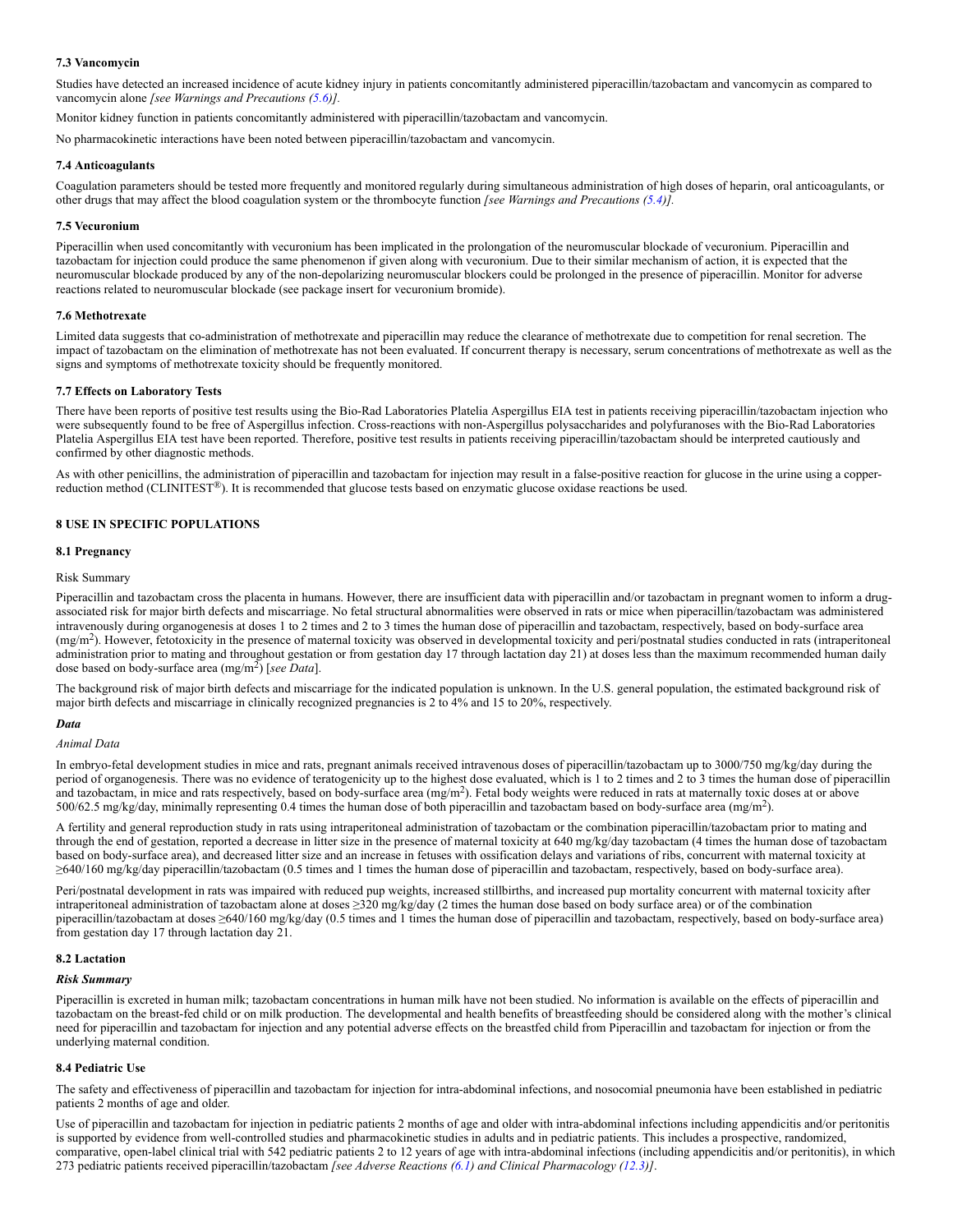Use of piperacillin and tazobactam for injection in pediatric patients 2 months of age and older with nosocomial pneumonia is supported by evidence from wellcontrolled studies in adults with nosocomial pneumonia, a simulation study performed with a population pharmacokinetic model, and a retrospective, cohort study of pediatric patients with nosocomial pneumonia in which 140 pediatric patients were treated with piperacillin and tazobactam for injection and 267 patients treated with comparators (which included ticarcillin-clavulanate, carbapenems, ceftazidime, cefepime, or ciprofloxacin) *[see Adverse Reactions [\(6.1](#page-5-0)) and Clinical Pharmacology [\(12.3](#page-11-3))].*

Because of the limitations of the available strengths and administration requirements (i.e., administration of fractional doses is not recommended) of piperacillin and tazobactam for injection supplied in ADD-Vantage® system, and to avoid unintentional overdose, this product is not recommended for use if a dose of piperacillin and tazobactam for injection in ADD-Vantage® system that does not equal 2.25 g, 3.375 g, or 4.5 g is required and an alternative formulation of piperacillin and tazobactam should be considered *[see Dosage and Administration ([2.1,](#page-1-9) [2.5,](#page-2-0) and [2.7\)](#page-2-2)]*.

The safety and effectiveness of piperacillin and tazobactam for injection have not been established in pediatric patients less than 2 months of age *[see Clinical Pharmacology ([12\)](#page-11-0) and Dosage and Administration [\(2\)](#page-1-0)].*

Dosage of piperacillin and tazobactam for injection in pediatric patients with renal impairment has not been determined.

### <span id="page-9-0"></span>**8.5 Geriatric Use**

Patients over 65 years are not at an increased risk of developing adverse effects solely because of age. However, dosage should be adjusted in the presence of renal impairment *[see Dosage and Administration [\(2\)](#page-1-0)]*.

In general, dose selection for an elderly patient should be cautious, usually starting at the low end of the dosing range, reflecting the greater frequency of decreased hepatic, renal, or cardiac function, and of concomitant disease or other drug therapy.

Piperacillin and tazobactam for injection contains 54 mg (2.35 mEq) of sodium per gram of piperacillin in the combination product. At the usual recommended doses, patients would receive between 648 and 864 mg/day (28.2 and 37.6 mEq) of sodium. The geriatric population may respond with a blunted natriuresis to salt loading. This may be clinically important with regard to such diseases as congestive heart failure.

This drug is known to be substantially excreted by the kidney, and the risk of toxic reactions to this drug may be greater in patients with impaired renal function. Because elderly patients are more likely to have decreased renal function, care should be taken in dose selection, and it may be useful to monitor renal function.

#### <span id="page-9-1"></span>**8.6 Renal Impairment**

In patients with creatinine clearance ≤ 40 mL/min and dialysis patients (hemodialysis and CAPD), the intravenous dose of piperacillin and tazobactam for injection should be reduced to the degree of renal function impairment *[see Dosage and Administration [\(2](#page-1-0))]*.

#### <span id="page-9-2"></span>**8.7 Hepatic Impairment**

Dosage adjustment of piperacillin and tazobactam for injection is not warranted in patients with hepatic cirrhosis *[see Clinical Pharmacology ([12.3\)](#page-11-3)]*.

#### <span id="page-9-3"></span>**8.8 Patients with Cystic Fibrosis**

As with other semisynthetic penicillins, piperacillin therapy has been associated with an increased incidence of fever and rash in cystic fibrosis patients.

#### <span id="page-9-4"></span>**10 OVERDOSAGE**

There have been postmarketing reports of overdose with piperacillin/tazobactam. The majority of those events experienced, including nausea, vomiting, and diarrhea, have also been reported with the usual recommended dosages. Patients may experience neuromuscular excitability or seizures if higher than recommended doses are given intravenously (particularly in the presence of renal failure) *[see Warnings and Precautions (5.5)]*.

Treatment should be supportive and symptomatic according the patient's clinical presentation. Excessive serum concentrations of either piperacillin or tazobactam may be reduced by hemodialysis. Following a single 3.375 g dose of piperacillin/tazobactam, the percentage of the piperacillin and tazobactam dose removed by hemodialysis was approximately 31% and 39%, respectively *[see Clinical Pharmacology (12)]*.

### <span id="page-9-5"></span>**11 DESCRIPTION**

Piperacillin and tazobactam for injection, USP is an injectable antibacterial combination products consisting of the semisynthetic antibacterial piperacillin sodium and the beta-lactamase inhibitor tazobactam sodium for intravenous administration.

Piperacillin sodium is derived from D(-)-α-aminobenzyl-penicillin. The chemical name of piperacillin sodium is sodium (2*S*,5*R*,6*R*)-6-[(*R*)-2-(4-ethyl-2,3-dioxo-1 piperazine-carboxamido)-2-phenylacetamido]-3,3-dimethyl-7-oxo-4-thia-1-azabicyclo[3.2.0]heptane-2-carboxylate. The chemical formula is  $C_{23}H_{26}N_5NaO_7S$  and the molecular weight is 539.5. The chemical structure of piperacillin sodium is: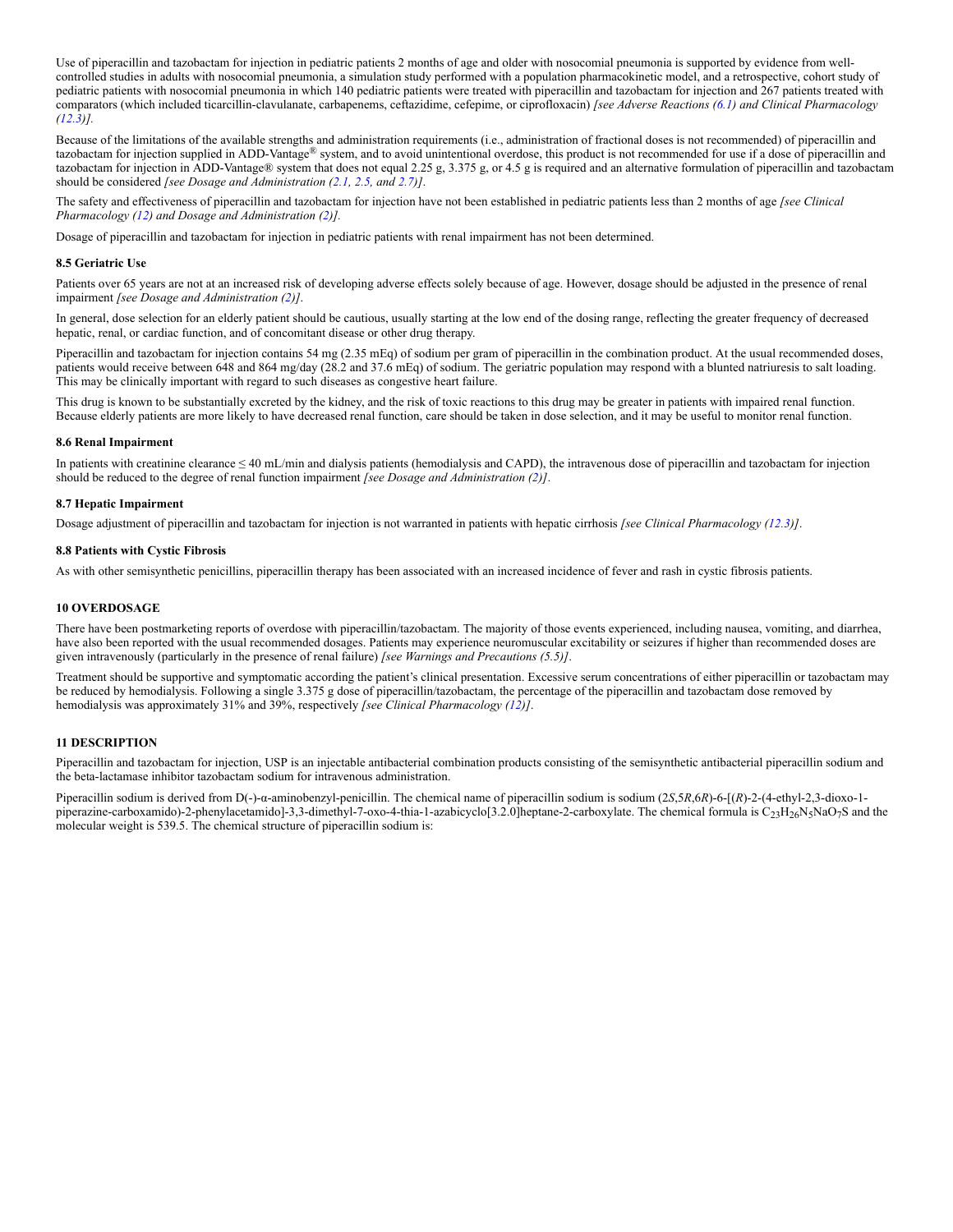

Tazobactam sodium, a derivative of the penicillin nucleus, is a penicillanic acid sulfone. Its chemical name is sodium (2*S,*3*S,*5*R*)-3-methyl-7-oxo-3-(1*H*-1,2,3-triazol-1 ylmethyl)-4-thia-1-azabicyclo[3.2.0]heptane-2-carboxylate-4,4-dioxide. The chemical formula is  $C_{10}H_{11}N_4N_4O_5S$  and the molecular weight is 322.3. The chemical structure of tazobactam sodium is:



Piperacillin and tazobactam for injection, USP, is a white to yellowish sterile, cryodesiccated powder consisting of piperacillin and tazobactam as their sodium salts packaged in glass vials. The product does not contain excipients or preservatives. Dilute solutions are colorless to yellowish.

Each piperacillin and tazobactam for injection, USP 2.25 g ADD-Vantage® vial contains an amount of drug sufficient for withdrawal of piperacillin sodium equivalent to 2 grams of piperacillin and tazobactam sodium equivalent to 0.25 g of tazobactam. Each vial contains 4.69 mEq (108 mg) of sodium.

Each piperacillin and tazobactam for injection, USP 3.375 g ADD-Vantage® vial contains an amount of drug sufficient for withdrawal of piperacillin sodium equivalent to 3 grams of piperacillin and tazobactam sodium equivalent to 0.375 g of tazobactam. Each vial contains 7.04 mEq (162 mg) of sodium.

Each piperacillin and tazobactam for injection, USP 4.5 g ADD-Vantage® vial contains an amount of drug sufficient for withdrawal of piperacillin sodium equivalent to 4 grams of piperacillin and tazobactam sodium equivalent to 0.5 g of tazobactam. Each vial contains 9.39 mEq (216 mg) of sodium.

Piperacillin and tazobactam for injection, USP contains a total of 2.35 mEq (54 mg) of sodium  $(Na<sup>+</sup>)$  per gram of piperacillin in the combination product.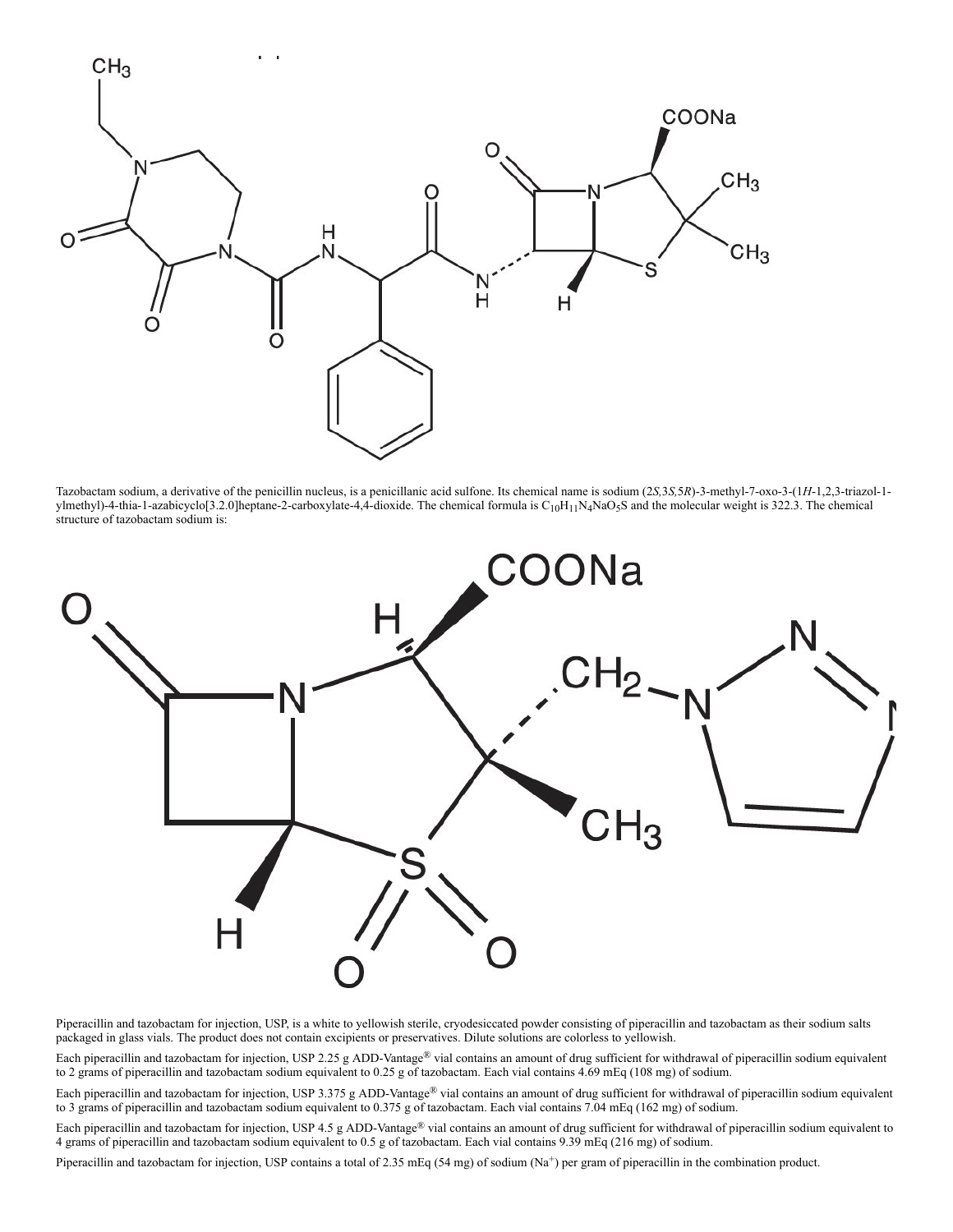## <span id="page-11-0"></span>**12 CLINICAL PHARMACOLOGY**

## <span id="page-11-1"></span>**12.1 Mechanism of Action**

Piperacillin and tazobactam for injection is an antibacterial drug *[see Microbiology [\(12.4](#page-12-0))]*.

## <span id="page-11-2"></span>**12.2 Pharmacodynamics**

The pharmacodynamic parameter for piperacillin/tazobactam that is most predictive of clinical and microbiological efficacy is time above MIC.

### <span id="page-11-3"></span>**12.3 Pharmacokinetics**

The mean and coefficients of variation (CV%) for the pharmacokinetic parameters of piperacillin and tazobactam after multiple intravenous doses are summarized in **Table 9.**

| -wave 21 meters ( $\circ$ , ) of 1 specification was two obvious that we wanted<br>Piperacillin |                              |                                              |                |          |                  |                             |  |
|-------------------------------------------------------------------------------------------------|------------------------------|----------------------------------------------|----------------|----------|------------------|-----------------------------|--|
| Piperacillin/<br>Tazobactam<br>Dose*                                                            | $C_{\text{max}}$<br>(mcg/mL) | $AUC^{\dagger}$<br>$(mcg\cdot h/mL)$         | CL<br>(mL/min) | (L)      | $T_{1/2}$<br>(h) | CL <sub>R</sub><br>(mL/min) |  |
| 2.25 g                                                                                          | 134                          | 131 [14]                                     | 257            | 17.4     | 0.79             |                             |  |
| $3.375$ g                                                                                       | 242                          | 242 [10]                                     | 207            | 15.1     | 0.84             | 140                         |  |
| 4.5 g                                                                                           | 298                          | $322$ [16]                                   | 210            | 15.4     | 0.84             |                             |  |
|                                                                                                 |                              |                                              | Tazobactam     |          |                  |                             |  |
| Piperacillin/<br>Tazobactam<br>Dose <sup>*</sup>                                                | $C_{\text{max}}$<br>(mcg/mL) | <b>AUC</b> <sup>†</sup><br>$(mcg\cdot h/mL)$ | CL<br>(mL/min) | V<br>(L) | $T_{1/2}$<br>(h) | $CL_R$<br>(mL/min)          |  |
| 2.25 g                                                                                          | 15                           | 16 [21]                                      | 258            | 17       | 0.77             |                             |  |
| 3.375 g                                                                                         | 24                           | 25 [8]                                       | 251            | 14.8     | 0.68             | 166                         |  |
| 4.5 g                                                                                           | 34                           | 39.8 [15]                                    | 206            | 14.7     | 0.82             |                             |  |

| Table 9: Mean (CV%) Piperacillin and Tazobactam PK Parameters |  |  |  |  |  |
|---------------------------------------------------------------|--|--|--|--|--|
|---------------------------------------------------------------|--|--|--|--|--|

\* Piperacillin and tazobactam were given in combination, infused over 30 minutes.

† Numbers in [ ] parentheses are coefficients of variation [CV%].

 $C_{\text{max}}$ : maximum observed concentration, AUC: Area under the curve, CL=clearance, CL<sub>R</sub>= Renal clearance

V=volume of distribution,  $T_{1/2}$  = elimination half-life

Peak plasma concentrations of piperacillin and tazobactam are attained immediately after completion of an intravenous infusion of piperacillin and tazobactam for injection. Piperacillin plasma concentrations, following a 30-minute infusion of piperacillin and tazobactam for injection, were similar to those attained when equivalent doses of piperacillin were administered alone. Steady-state plasma concentrations of piperacillin and tazobactam were similar to those attained after the first dose due to the short half-lives of piperacillin and tazobactam.

### *Distribution*

Both piperacillin and tazobactam are approximately 30% bound to plasma proteins. The protein binding of either piperacillin or tazobactam is unaffected by the presence of the other compound. Protein binding of the tazobactam metabolite is negligible.

Piperacillin and tazobactam are widely distributed into tissues and body fluids including intestinal mucosa, gallbladder, lung, female reproductive tissues (uterus, ovary, and fallopian tube), interstitial fluid, and bile. Mean tissue concentrations are generally 50% to 100% of those in plasma. Distribution of piperacillin and tazobactam into cerebrospinal fluid is low in subjects with non-inflamed meninges, as with other penicillins (see **Table 10**).

| Table 10: Piperacillin/Tazobactam Concentrations in Selected Tissues and Fluids after Single 4 g/0.5 g 30-min IV Infusion of Piperacillin and Tazobactam for |
|--------------------------------------------------------------------------------------------------------------------------------------------------------------|
| Iniection                                                                                                                                                    |

| <b>Tissue</b><br>or Fluid     | $N^*$ | <b>Sampling</b><br>period <sup>†</sup><br>(h) | <b>Mean PIP</b><br>Concentration<br>Range<br>(mg/L) | <b>Tissue:</b><br>Plasma<br>Range | <b>Tazo</b><br>Concentration<br>Range<br>(mg/L) | <b>Tazo</b><br><b>Tissue:</b><br>Plasma<br>Range |
|-------------------------------|-------|-----------------------------------------------|-----------------------------------------------------|-----------------------------------|-------------------------------------------------|--------------------------------------------------|
| Skin                          | 35    | $0.5 - 4.5$                                   | $34.8 - 94.2$                                       | $0.6 - 1.1$                       | $4 - 7.7$                                       | $0.49 - 0.93$                                    |
| <b>Fatty Tissue</b>           | 37    | $0.5 - 4.5$                                   | $4 - 10.1$                                          | $0.097 - 0.115$                   | $0.7 - 1.5$                                     | $0.1 - 0.13$                                     |
| Muscle                        | 36    | $0.5 - 4.5$                                   | $9.4 - 23.3$                                        | $0.29 - 0.18$                     | $1.4 - 2.7$                                     | $0.18 - 0.3$                                     |
| Proximal Intestinal<br>Mucosa |       | $1.5 - 2.5$                                   | 31.4                                                | 0.55                              | 10.3                                            | 1.15                                             |
| Distal Intestinal<br>Mucosa   | 7     | $1.5 - 2.5$                                   | 31.2                                                | 0.59                              | 14.5                                            | 2.1                                              |
| Appendix                      | 22    | $0.5 - 2.5$                                   | $26.5 - 64.1$                                       | $0.43 - 0.53$                     | $9.1 - 18.6$                                    | $0.8 - 1.35$                                     |

\* Each subject provided a single sample.

† Time from the start of the infusion.

### *Metabolism*

Piperacillin is metabolized to a minor microbiologically active desethyl metabolite. Tazobactam is metabolized to a single metabolite that lacks pharmacological and antibacterial activities.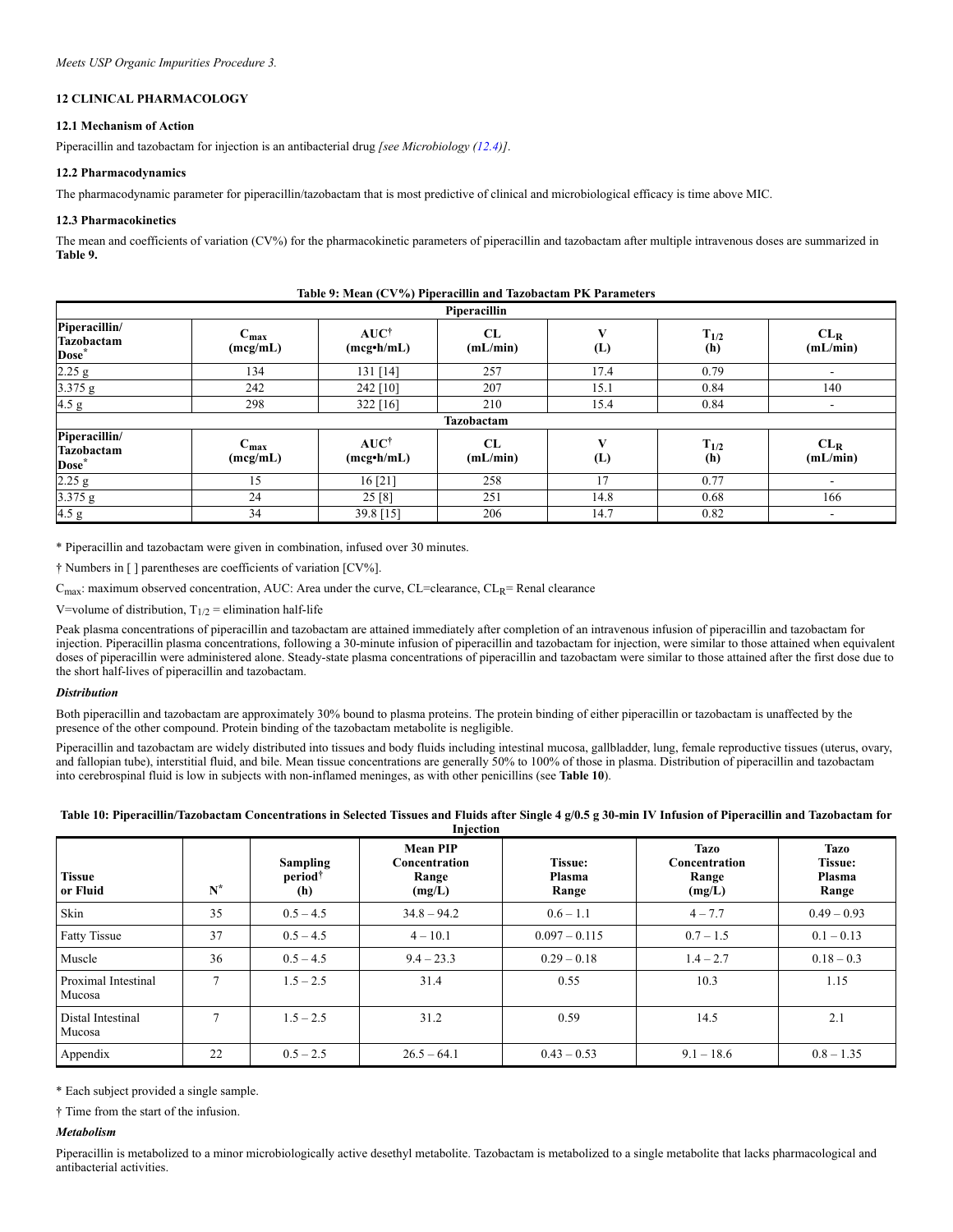### *Excretion*

Following single or multiple piperacillin and tazobactam for injection doses to healthy subjects, the plasma half-life of piperacillin and of tazobactam ranged from 0.7 to 1.2 hours and was unaffected by dose or duration of infusion.

Both piperacillin and tazobactam are eliminated via the kidney by glomerular filtration and tubular secretion. Piperacillin is excreted rapidly as unchanged drug with 68% of the administered dose excreted in the urine. Tazobactam and its metabolite are eliminated primarily by renal excretion with 80% of the administered dose excreted as unchanged drug and the remainder as the single metabolite. Piperacillin, tazobactam and desethyl piperacillin are also secreted into the bile.

### *Specific Populations*

### *Renal Impairment*

After the administration of single doses of piperacillin/tazobactam to subjects with renal impairment, the half-life of piperacillin and of tazobactam increases with decreasing creatinine clearance. At creatinine clearance below 20 mL/min, the increase in half-life is twofold for piperacillin and fourfold for tazobactam compared to subjects with normal renal function. Dosage adjustments for piperacillin and tazobactam for injection are recommended when creatinine clearance is below 40 mL/min in patients receiving the usual recommended daily dose of piperacillin and tazobactam for injection. *See Dosage and Administration [\(2](#page-1-0))* for specific recommendations for the treatment of patients with renal-impairment.

Hemodialysis removes 30% to 40% of a piperacillin/tazobactam dose with an additional 5% of the tazobactam dose removed as the tazobactam metabolite. Peritoneal dialysis removes approximately 6% and 21% of the piperacillin and tazobactam doses, respectively, with up to 16% of the tazobactam dose removed as the tazobactam metabolite. For dosage recommendations for patients undergoing hemodialysis *[see Dosage and Administration [\(2](#page-1-0))]*.

#### *Hepatic Impairment*

The half-life of piperacillin and of tazobactam increases by approximately 25% and 18%, respectively, in patients with hepatic cirrhosis compared to healthy subjects. However, this difference does not warrant dosage adjustment of piperacillin and tazobactam for injection due to hepatic cirrhosis.

#### *Pediatrics*

Piperacillin and tazobactam pharmacokinetics were studied in pediatric patients 2 months of age and older. The clearance of both compounds is slower in the younger patients compared to older children and adults.

In a population PK analysis, estimated clearance for 9 month-old to 12 year-old patients was comparable to adults, with a population mean (SE) value of 5.64 (0.34) mL/min/kg. The piperacillin clearance estimate is 80% of this value for pediatric patients 2 to 9 months old. In patients younger than 2 months of age, clearance of piperacillin is slower compared to older children; however, it is not adequately characterized for dosing recommendations. The population mean (SE) for piperacillin volume of distribution is 0.243 (0.011) L/kg and is independent of age.

### *Geriatrics*

The impact of age on the pharmacokinetics of piperacillin and tazobactam was evaluated in healthy male subjects, aged 18 to 35 years (n=6) and aged 65 to 80 years  $(n=12)$ . Mean half-life for piperacilln and tazobactam was 32% and 55% higher, respectively, in the elderly compared to the younger subjects. This difference may be due to age-related changes in creatinine clearance.

### *Race*

The effect of race on piperacillin and tazobactam was evaluated in healthy male volunteers. No difference in piperacillin or tazobactam pharmacokinetics was observed between Asian (n=9) and Caucasian (n=9) healthy volunteers who received single  $4/0.5$  g doses.

### *Drug Interactions*

The potential for pharmacokinetic drug interactions between piperacillin and tazobactam for injection and aminoglycosides, probenecid, vancomycin, heparin, vecuronium, and methotrexate has been evaluated *[see Drug Interactions [\(7](#page-7-1))]*.

### <span id="page-12-0"></span>**12.4 Microbiology**

### *Mechanism of Action*

Piperacillin sodium exerts bactericidal activity by inhibiting septum formation and cell wall synthesis of susceptible bacteria. *In vitro*, piperacillin is active against a variety of gram-positive and gram-negative aerobic and anaerobic bacteria. Tazobactam sodium has little clinically relevant *in vitro* activity against bacteria due to its reduced affinity to penicillin-binding proteins. It is, however, a beta-lactamase inhibitor of the Molecular class A enzymes, including Richmond- Sykes class III (Bush class 2b  $\&$  2b') penicillinases and cephalosporinases. It varies in its ability to inhibit class II and IV (2a  $\&$  4) penicillinases. Tazobactam does not induce chromosomally‑mediated beta-lactamases at tazobactam concentrations achieved with the recommended dosage regimen.

### *Antimicrobial Activity*

Piperacillin/tazobactam has been shown to be active against most isolates of the following microorganisms both *in vitro* and in clinical infections *[see Indications and Usage (1)]*.

### **Aerobic Bacteria**

Gram-positive bacteria

*Staphylococcus aureus* (methicillin susceptible isolates only)

Gram-negative bacteria

*Acinetobacter baumannii*

*Escherichia coli*

*Haemophilus influenzae* (excluding beta-lactamase negative, ampicillin-resistant isolates)

*Klebsiella pneumoniae*

*Pseudomonas aeruginosa* (given in combination with an aminoglycoside to which the isolate is susceptible)

### **Anaerobic Bacteria**

*Bacteroides fragilis* group (*B. fragilis, B. ovatus, B. thetaiotaomicron,* and *B. vulgatus*)

The following *in vitro* data are available, but their clinical significance is unknown. At least 90 percent of the following bacteria exhibit an *in vitro* minimum inhibitory concentration (MIC) less than or equal to the susceptible breakpoint for piperacillin/tazobactam against isolates of similar genus or organism group. However, the efficacy of piperacillin/tazobactam in treating clinical infections caused by these bacteria has not been established in adequate and well-controlled clinical trials.

### **Aerobic Bacteria**

Gram-positive bacteria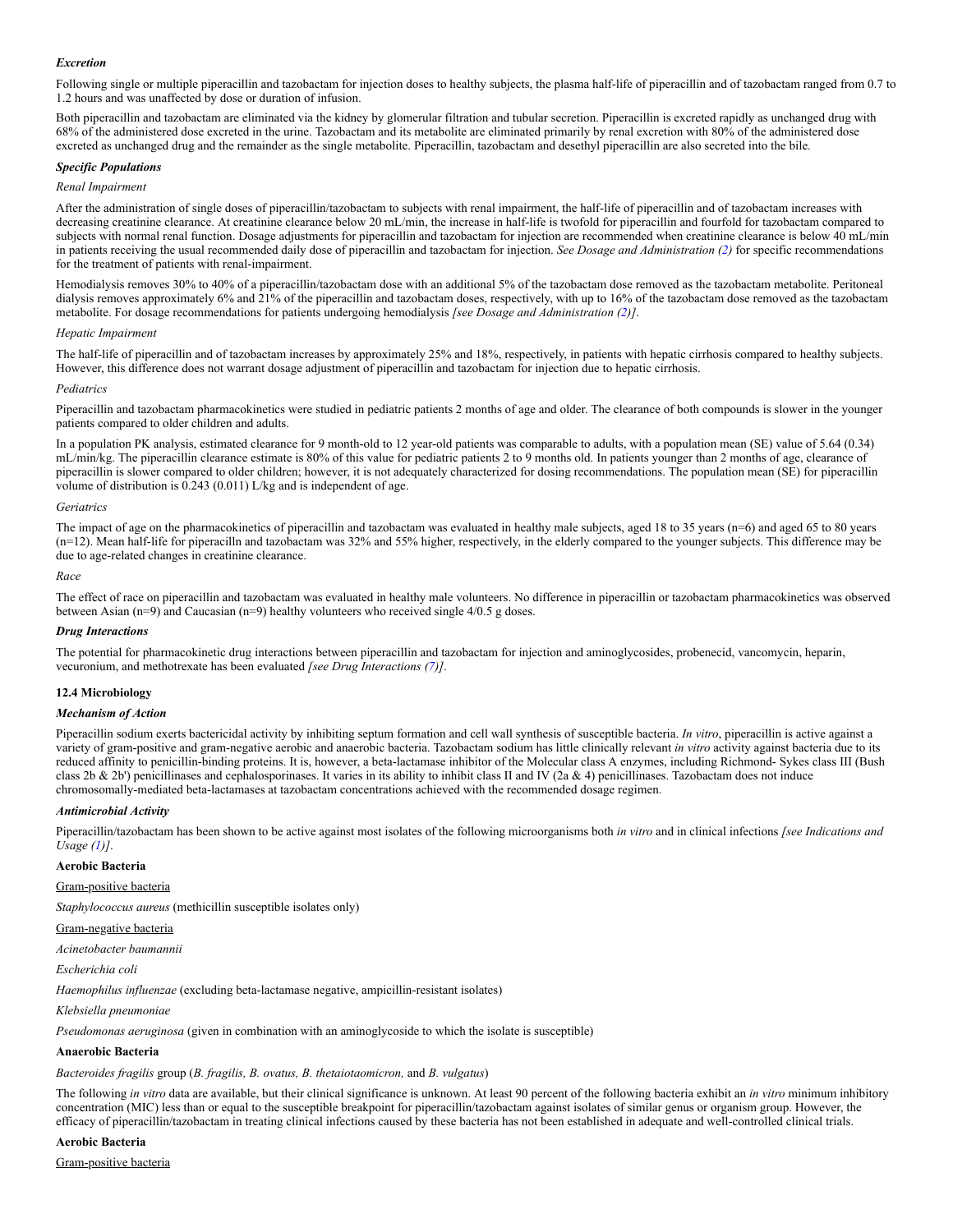*Enterococcus faecalis* (ampicillin or penicillin-susceptible isolates only)

*Staphylococcus epidermidis* (methicillin susceptible isolates only)

*Streptococcus agalactiae*  †

Streptococcus pneumoniae<sup>†</sup> (penicillin-susceptible isolates only)

*Streptococcus pyogenes*  †

Viridans group *streptococci*  †

#### Gram-negative bacteria

*Citrobacter koseri*

*Moraxella catarrhalis*

*Morganella morganii*

*Neisseria gonorrhoeae*

*Proteus mirabilis*

*Proteus vulgaris*

*Serratia marcescens*

*Providencia stuartii*

*Providencia rettgeri*

*Salmonella enterica*

## **Anaerobic Bacteria**

*Clostridium perfringens*

*Bacteroides distasonis*

*Prevotella melaninogenica*

These are not beta-lactamase producing bacteria and, therefore, are susceptible to piperacillin alone.

#### *Susceptibility Testing*

For specific information regarding susceptibility test interpretive criteria and associated test methods and quality control standards recognized by FDA for this drug, please see: https://www.fda.gov/STIC.

### <span id="page-13-0"></span>**13 NONCLINICAL TOXICOLOGY**

### <span id="page-13-1"></span>**13.1 Carcinogenesis, Mutagenesis, Impairment of Fertility**

#### *Carcinogenesis*

Long-term carcinogenicity studies in animals have not been conducted with piperacillin/tazobactam, piperacillin, or tazobactam.

#### *Mutagenesis*

Piperacillin/tazobactam was negative in microbial mutagenicity assays, the unscheduled DNA synthesis (UDS) test, a mammalian point mutation (Chinese hamster ovary cell HPRT) assay, and a mammalian cell (BALB/c-3T3) transformation assay. *In vivo*, piperacillin/tazobactam did not induce chromosomal aberrations in rats.

### *Fertility*

Reproduction studies have been performed in rats and have revealed no evidence of impaired fertility when piperacillin/tazobactam is administered intravenously up to a dose of 1280/320 mg/kg piperacillin/tazobactam, which is similar to the maximum recommended human daily dose based on body-surface area (mg/m<sup>2</sup>).

### <span id="page-13-2"></span>**15 REFERENCES**

1. Jensen J-US, Hein L, Lundgren B, et al. BMJ Open 2012; 2:e000635. doi:10.1136.

### <span id="page-13-3"></span>**16 HOW SUPPLIED/STORAGE AND HANDLING**

Piperacillin and tazobactam for injection, USP is supplied as ADD-Vantage<sup>®</sup> vials in the following sizes:

Each piperacillin and tazobactam for injection, USP 2.25 g ADD-Vantage® vial provides piperacillin sodium equivalent to 2 grams of piperacillin and tazobactam sodium equivalent to 0.25 g of tazobactam. Each ADD-Vantage® vial contains  $4.69$  mEq (108 mg) of sodium.

Supplied 10 per box – NDC 0409-3374-02

Each piperacillin and tazobactam for injection, USP 3.375 g ADD-Vantage® vial provides piperacillin sodium equivalent to 3 grams of piperacillin and tazobactam sodium equivalent to 0.375 g of tazobactam. Each ADD-Vantage<sup>®</sup> vial contains 7.04 mEq (162 mg) of sodium.

Supplied 10 per box – NDC 0409-3378-13

Each piperacillin and tazobactam for injection, USP 4.5 g ADD-Vantage® vial provides piperacillin sodium equivalent to 4 grams of piperacillin and tazobactam sodium equivalent to 0.5 g of tazobactam. Each ADD-Vantage® vial contains 9.39 mEq (216 mg) of sodium.

Supplied 10 per box – NDC 0409-3379-04

Piperacillin and tazobactam for injection, USP ADD-Vantage® vials should be stored at 20° to 25°C (68° to 77°F) [see USP Controlled Room Temperature] prior to reconstitution.

## <span id="page-13-4"></span>**17 PATIENT COUNSELING INFORMATION**

**Serious Hypersensitivity Reactions**